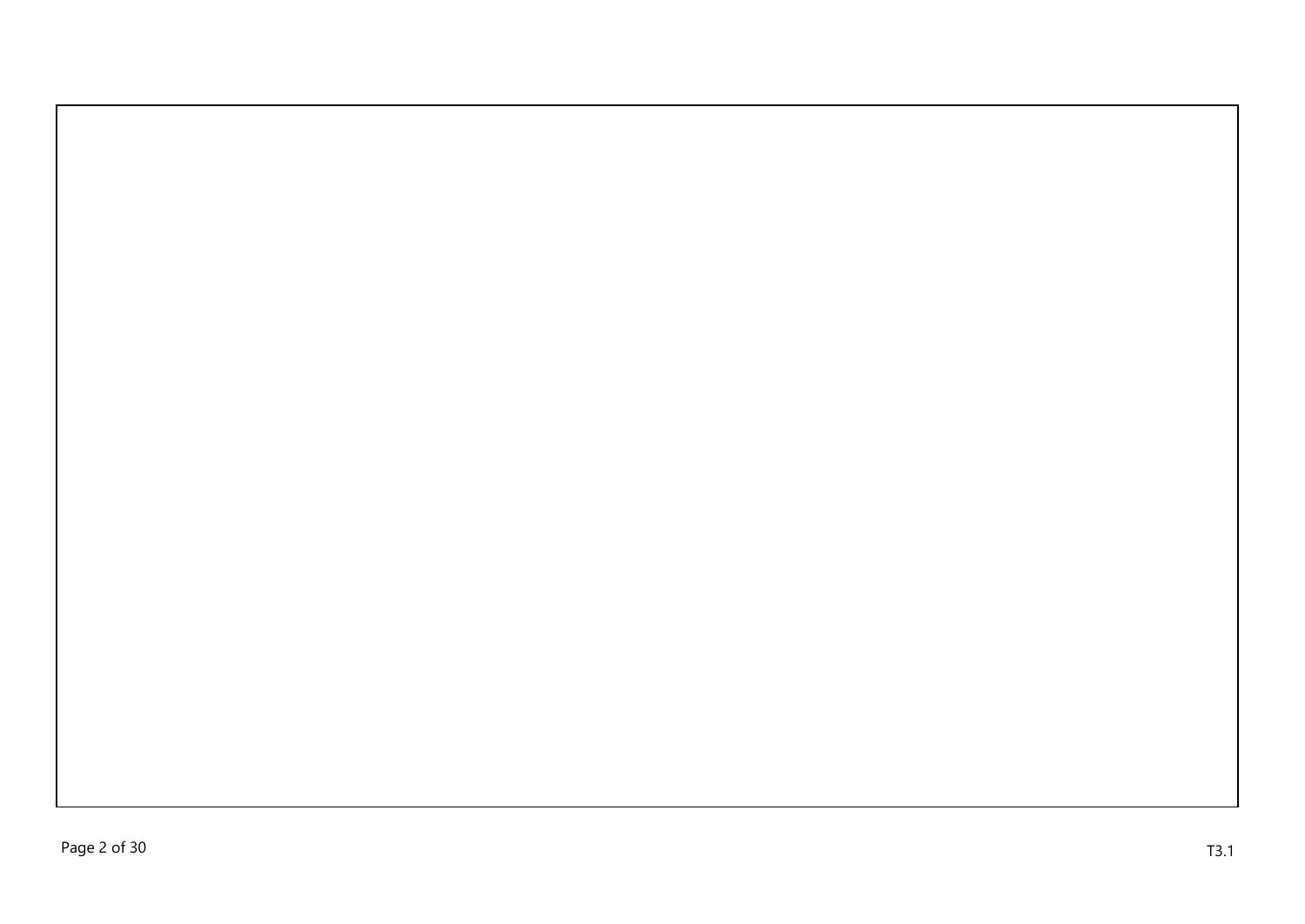| #              | Island | House Name   | Name                   | Sex       | National ID | ېره پر شه    | ىئرىتر                                                 |
|----------------|--------|--------------|------------------------|-----------|-------------|--------------|--------------------------------------------------------|
| Male'          |        |              |                        |           |             |              |                                                        |
| $\mathbf{1}$   | Male'  | H. Aamuleege | Mohamed Iqbal          | ${\sf M}$ | A000530     | ر. ئۇقرىي    | כנסנכ השפט<br>כ <i>ג</i> ונכנ הצ <b>ש</b> ל            |
| 2              | Male'  | H. Aamuleege | Abdulla Sadiq          | M         | A042231     | ر. ئۇ ئەمۇرى | رە قراللە گەمرچ                                        |
| $\vert$ 3      | Male'  | H. Aamuleege | Ali Zahir              | M         | A058461     | ر. د څونونو  | ەكمىي ئىچرىد                                           |
| $\overline{4}$ | Male'  | H. Aamuleege | Ahmed Safwath          | M         | A060102     | ر. گەۋىۋە    | ره رو ده رو<br>دروند خوده                              |
| $\overline{5}$ | Male'  | H. Aamuleege | Fathimath Muneera      | F         | A070922     | ر. ئۇ ئەمۇرى | ژودۇ دىپ                                               |
| $\overline{6}$ | Male'  | H. Aamuleege | Raziyya Ahmed          | F         | A071026     | ر. "د ژويز   | برسود بره دو                                           |
| 7              | Male'  | H. Aamuleege | Ismail Tholath Sadiq   | ${\sf M}$ | A072836     | ر. ئۇ ئەمۇرى | م سوځ مړۍ ده د د شورته                                 |
| 8              | Male'  | H. Aamuleege | Mariyam Nishvath Sadiq | F         | A081374     | ر. گەۋىۋە    | رەرە سرشوە جەم                                         |
| 9              | Male'  | H. Aamuleege | Ibrahim Hashmath Sadiq | ${\sf M}$ | A081599     | ر، ئەۋىۋە    | ە ئەرەب دەرە ئەرەبىيە                                  |
| $ 10\rangle$   | Male'  | H. Aamuleege | Ali Raufath Sadiq      | M         | A334298     | ر، ئەۋىۋە    | ړې پرور د شور                                          |
| 11             | Male'  | H. Aamuleege | Fathimath Ilma Safwath | F         | A381667     | ر. "د ژويز   | ژوژه ډیژگ ښووه                                         |
| 12             | Male'  | H. Adha      | Mirusha Abdul Sattar   | F         | A010036     | ر . مرکز     | د د محمد ده ده ده د و د<br>د برخهٔ در ه ترم سرموند     |
| 13             | Male'  | H. Adha      | Sunaina Abdul Sattar   | F         | A010037     | ر . مرکز     | د مرد شهر ده وه ده ۶۶۰<br>سامتر شهر شهر شهر موجد       |
| 14             | Male'  | H. Adha      | Aminath Shaheeda       | F         | A010038     | ر . مرکز     | أمُّحرِ سَوَ سُوَرِ مُّذَا لِهِ مُّذَا لِهِ مُ         |
| 15             | Male'  | H. Adha      | Abdul Sattar Mohamed   | ${\sf M}$ | A010039     | ر . مرکز     | נסכם נסמכ כנסנכ<br>הם <i>נה ייחידות</i> כ <i>גהכ</i> ת |
| 16             | Male'  | H. Adha      | Mariyam Shaheeda       | F         | A035331     | ر . مرکز     | و مرد و سکورنگر                                        |
| 17             | Male'  | H. Adha      | Aishath Esha Nooman    | F         | A040671     | ر . مرکز     | م دينو مثم سمدة م                                      |
| 18             | Male'  | H. Adha      | Fathimath Shaheeda     | F         | A044425     | ر . مرکز     | تزجوخا مشريته                                          |
| 19             | Male'  | H. Adha      | Alfi Shaheeda          | F         | A054287     | ر . مرکز     | كالحرو التكاريم                                        |
| 20             | Male'  | H. Adha      | Hawwa Shaheeda         | F         | A054288     | ر . مرکز     | رەپ <sub>ە ش</sub> ىرىگە                               |
| 21             | Male'  | H. Adha      | Aminath Jala Zuhury    | F         | A059184     | ر . مرکز     | أأدوسكم فأولا والمحاربي                                |
| 22             | Male'  | H. Adha      | Ahmed Yazee Khaleel    | M         | A160518     | ر . مرکز     | ړه دی گړې تروی                                         |
| 23             | Male'  | H. Adha      | MARIYAM ZUKA IHSAN     | F         | A326528     | ر . مرکز     | رەرە دە مەركىگ                                         |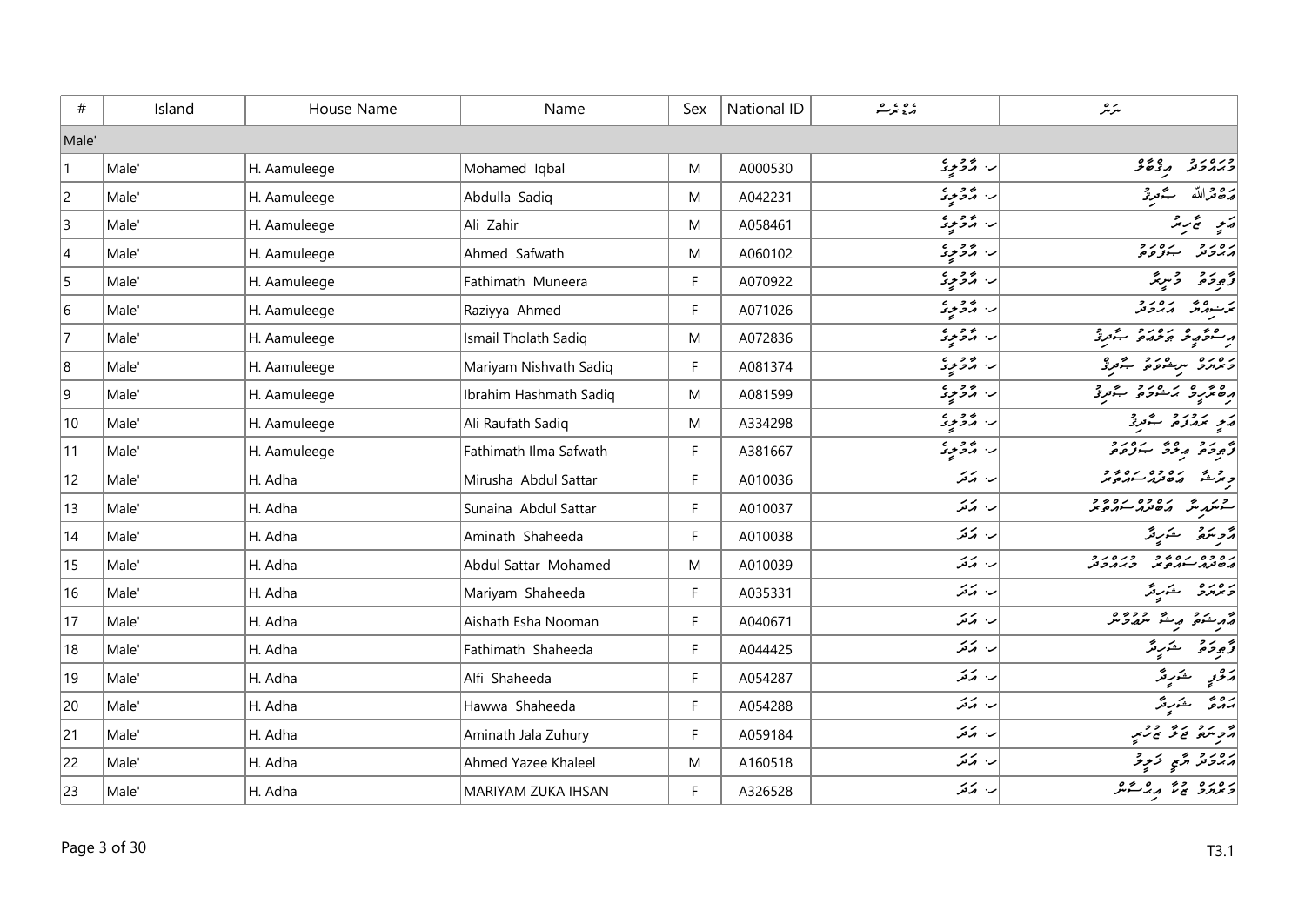| 24           | Male' | H. Airaa             | Mariyam Ibrahim         | F           | A081150 | ر . مَام بخر                                   | ەھ ئرىر ۋ<br>ر ه ر ه<br>د بربرگ                                                                                                                                                                                                  |
|--------------|-------|----------------------|-------------------------|-------------|---------|------------------------------------------------|----------------------------------------------------------------------------------------------------------------------------------------------------------------------------------------------------------------------------------|
| 25           | Male' | H. Asfaam            | Shimla Naseem           | F           | A056340 | ر. بر حود و                                    | شەۋگە<br>ىئرسەۋ                                                                                                                                                                                                                  |
| 26           | Male' | H. Asrafee Villa     | Aminath Nasheeda        | F           | A072311 | ر. ئەسىمئورىۋ                                  | ړځ سره<br>سكرشوقر                                                                                                                                                                                                                |
| 27           | Male' | H. Asrafee Villa     | Aishath Nasheeda        | E           | A083836 | ر. ئەسىمئەرەپچە                                | و<br>پر گر شکو<br>سكرشوقر                                                                                                                                                                                                        |
| 28           | Male' | H. Asrafee Villa     | Ismail Ibrahim          | M           | A084687 | ر. ئەسەئمۇ يەقە                                | بر عرصو و معرب                                                                                                                                                                                                                   |
| 29           | Male' | H. Asrafee Villa     | Mohamed Sam-aan Hussain | M           | A104977 | ر. ئەسەنمۇروق                                  | ورەرو بەەبەھ بەسكەش                                                                                                                                                                                                              |
| 30           | Male' | H. Asrafee Villa     | Khadeeja Ahmed          | F           | A127995 | ر . ئەشقۇر يۇ ئ                                | زَمْرِيحَ 1.25 مَر                                                                                                                                                                                                               |
| 31           | Male' | H. Asrafee Villa     | Ali Abdulla             | M           | A131362 | ر. ئەسەئىرۇ ھەقە                               | أقه قائد الله                                                                                                                                                                                                                    |
| 32           | Male' | H. Asrafee Villa     | Mariyam Sahula          | F.          | A141775 | ر. ئەسەندۇپرۇ                                  | رەرە سەدىۋ                                                                                                                                                                                                                       |
| 33           | Male' | H. Asrafee Villa     | Muhammad Yazeedh Gasim  | M           | A339165 | ر. ئەسىمئوپوتۇ                                 | وره رو برېږو ژبو                                                                                                                                                                                                                 |
| 34           | Male' | H. Azillia           | Shamiya Shiham          | F           | A023223 | ر بە ئەرمۇر                                    | كالمحرور المستركر                                                                                                                                                                                                                |
| 35           | Male' | H. Azillia           | Thulsa Miqdhaadh Moosa  | F.          | A338721 | ر. הَي مُرْحِهُ                                | وه عمل الله و الله و الله<br>  وه عمل عمل الله و الله و السنة                                                                                                                                                                    |
| 36           | Male' | H. Blue Mountain     | Ahmed Easa              | M           | A035973 | ە «دىروە» ھ<br>رەھىرى سرچىش                    | برەر ئەرگ                                                                                                                                                                                                                        |
| 37           | Male' | H. Blue Mountain     | Mariyam Shaneen Ahmed   | $\mathsf F$ | A040702 | ە «دىر دە » ە<br>رەسى ھەر ئىس ھەس              | ז 2010 ביתות הזכת                                                                                                                                                                                                                |
| 38           | Male' | H. Blue Mountain     | Aishath Shahula Ahmed   | F           | A040703 | ە «دروە» ە<br>ر. ھۈۋەسرىھىر                    | ه د شکوه استان کرد و در و استان کرد و در استان کرد و در استان کرد و در استان کرد و در استان کرد که در استان کر<br>استان کرد که در استان کرد که در سال کرد و در استان کرد و در استان کرد که در استان کرد که در استان کرد کرد که د |
| 39           | Male' | H. Blue Mountain     | Aminath Yusreen Ahmed   | F.          | A040708 | ە «دىر دە » »<br>پەسىم ھەر بىر ھەش             | وحريرة وحسيريثر وبردور                                                                                                                                                                                                           |
| 40           | Male' | H. Blue Mountain     | Fathmath Shama          | F.          | A115680 | ە دەرىرە دەرە<br>ر. ھۆدمەس                     | وَجِوحَ حَمَدَ حَسَنَةِ                                                                                                                                                                                                          |
| 41           | Male' | H. Blue Mountain     | Hawwa Suma Ahmed        | F           | A353030 | ە دەر دەپ مە<br>سەھ <i>ود مەس</i> ھىر          | رەپ دەردە                                                                                                                                                                                                                        |
| 42           | Male' | H. Blue Mountain     | Shaiha Ahmed            | F.          | A364069 | ه در د و ه ه و و.<br>صوبې د سرچ س              | شكار مجماد ورود                                                                                                                                                                                                                  |
| $ 43\rangle$ | Male' | H. Blue Mountain     | Yashfa Ahmed Easa       | F           | A371826 | ە «دىروە» ھ<br>سەھەد مەسبى                     | بر وی بروبر و گ<br>مرشوق مهرومر و گ                                                                                                                                                                                              |
| 44           | Male' | H. Burudhaa Vakaruge | Ahmed Amir Mohamed      | M           | A043885 | و و بر ر و د<br>ر ۰ م <i>ه برترو با بو</i> ر   | גפנג הבית בגם בב                                                                                                                                                                                                                 |
| 45           | Male' | H. Burudhaa Vakaruge | Hussain Mohamed         | M           | A044021 | و و د بر ر و د<br>ر ۰ ن مرتزو <i>با بو</i> ی   | وكرمر وره دو                                                                                                                                                                                                                     |
| 46           | Male' | H. Burudhaa Vakaruge | Ismail Mohamed          | M           | A059006 | و و بر ر و د<br>ر ۰ م <i>ه برترو با بو</i> ر   | ړ هغږ وره ده.                                                                                                                                                                                                                    |
| 47           | Male' | H. Burudhaa Vakaruge | Mariyam Faiha Ali       | F           | A158657 | و و بر ر و د<br>ر ۰ م <i>ه برترو با بو</i> ر   | د وړه وربر ترو                                                                                                                                                                                                                   |
| 48           | Male' | H. Burudhaa Vakaruge | Aishath Rasheeda        | F           | A218107 | - د و و ر د و و و<br>ر ۰ مه ترکرو لا بوری      | لأمر شكافها المركب وكر                                                                                                                                                                                                           |
| 49           | Male' | H. Burudhaa Vakaruge | Mohamed Ismail          | M           | A388912 | د - 3 و 2 در و د<br>ر - ن مرتزو <i>ما بو</i> ی | ورەرو مەشرەپر                                                                                                                                                                                                                    |
|              |       |                      |                         |             |         |                                                |                                                                                                                                                                                                                                  |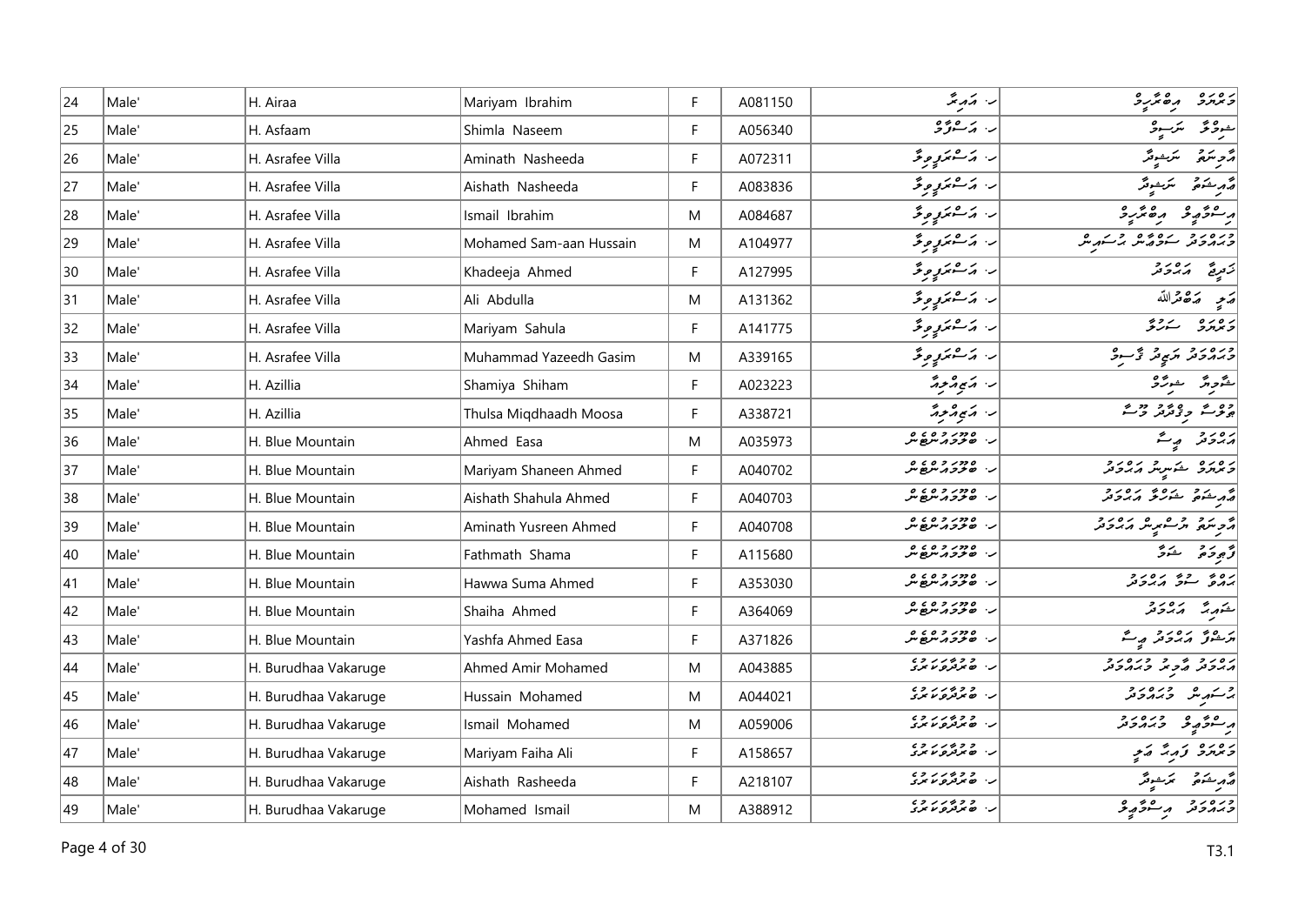| 50 | Male' | H. Burudhaa Vakaruge | Fathimath Lamha Ali    | F         | A406634 | د و و در د د د<br>ر ۰ مه ترو <i>و ما بو</i> ی | وَّجْوَدَةَ وَدْءٌ مَنْ               |
|----|-------|----------------------|------------------------|-----------|---------|-----------------------------------------------|---------------------------------------|
| 51 | Male' | H. Burudhaa Vakaruge | Aminath Minha Ali      | F         | A406635 | د و و در د د د<br>ر۰ ه مرترو <i>ما بو</i> ی   | أأزوبتهم وبثرثه أأو                   |
| 52 | Male' | H. Campus Beach      | Ahmed Ibrahim Didi     | ${\sf M}$ | A025367 | ر ، ، ، دې سوچ                                | , ס , כ , ק <i>י י ק פיקיק</i>        |
| 53 | Male' | H. Campus Beach      | Aishath Leeza Ahmed    | F         | A072365 | $80 - 196$                                    |                                       |
| 54 | Male' | H. Coil              | Aminath Fazeela        | F         | A001432 | ر، ئامرىۋ                                     | أدويتما وتسوقر                        |
| 55 | Male' | H. Coil              | Mohamed Aas            | M         | A012424 | ر، ئامرچ                                      | وره د و و                             |
| 56 | Male' | H. Coil              | Fathimath Nabeela      | F         | A097608 | ر، ئامرىۋ                                     | أزودة سكوتر                           |
| 57 | Male' | H. Coil              | Hussain Hammad         | M         | A104591 | ر، ئامرىۋ                                     | ج سکه شهر مره د و د                   |
| 58 | Male' | H. Coil              | Kinaan Naseer          | ${\sf M}$ | A154046 | ر، ئامرىۋ                                     | برنترش الكرسونر                       |
| 59 | Male' | H. Coil              | Mariyam Himnath        | F         | A154047 | ر، ئامرىۋ                                     | و ده ده در د                          |
| 60 | Male' | H. Coil              | Umar Qeenan Naseer     | M         | A337864 | ر، ئەمرىۋ                                     | ور و پر مگر مگر ب                     |
| 61 | Male' | H. Coil              | Yoosuf Qaish Naseer    | ${\sf M}$ | A356172 | ر، ئىم يۇ                                     | وريدوه والمرسفة الكرسومة              |
| 62 | Male' | H. Coral Reef        | Hamid Ali              | ${\sf M}$ | A062535 | ر، ئائرۇپرۇ                                   | پڑونڈ   پرکمبر                        |
| 63 | Male' | H. Coral Reef        | Aishath Rasheeda Ali   | F         | A063356 | ر. ئەبزۇبرۇ                                   | و<br>مەرشۇم ترشونز مە                 |
| 64 | Male' | H. Coral Reef        | Fathimath Ushama Hamid | F         | A064509 | ر. ئاترۋىرۇ                                   | و و د د مشور مرد د                    |
| 65 | Male' | H. Coral Reef        | Hawwa Areen Shaveen    | F         | A343669 | ر، ئائروبرو                                   | بروق كالمريش كحالم يكل                |
| 66 | Male' | H. Dhenoo            | Ibrahim Shareef        | ${\sf M}$ | A046139 | ر. تریژ                                       | رەنۇرۇ خىرۇ                           |
| 67 | Male' | H. Dhenoo            | Fareeda Mohamed        | F         | A050590 | ر. تریژ                                       | توسير وره دو                          |
| 68 | Male' | H. Dhenoo            | SHAUN MAMDHOOH SHAREEF | M         | A051330 | ر به دور                                      | $\frac{1}{2}$                         |
| 69 | Male' | H. Dhenoo            | Aminath Shifna Shareef | F         | A051481 | ر. تریز                                       | أأولله الموثار لتكرو                  |
| 70 | Male' | H. Dhenoo            | Mariyam Mizna Shareef  | F         | A051482 | ر. تریز                                       | د ورو د چ گر ځېږو                     |
| 71 | Male' | H. Dhivehige         | Ibrahim Riaz Shareef   | ${\sf M}$ | A011699 | ر به مورد کرد                                 | رە ئرىرى برىژىش خىمرۇ                 |
| 72 | Male' | H. Dhivehige         | Mohamed Shareef        | ${\sf M}$ | A037573 |                                               | وره د و سندرو                         |
| 73 | Male' | H. Dhivehige         | Fathimath Rafa Shareef | F         | A037575 | ر به عربی<br>مرغ مری                          | أَدْجِ حَاجَ ۚ مَرْتَى ۖ مُسَاسِرِ وَ |
| 74 | Male' | H. Dhivehige         | Ali Zayan Fayaz        | M         | A052642 | ر به مورد کرد<br>مرد مرد                      | ە ئو ئەرگە ئەرمى                      |
| 75 | Male' | H. Dhivehige         | Aishath Zara Fayaz     | F         | A052643 | ر . مرغ برء<br>مر                             |                                       |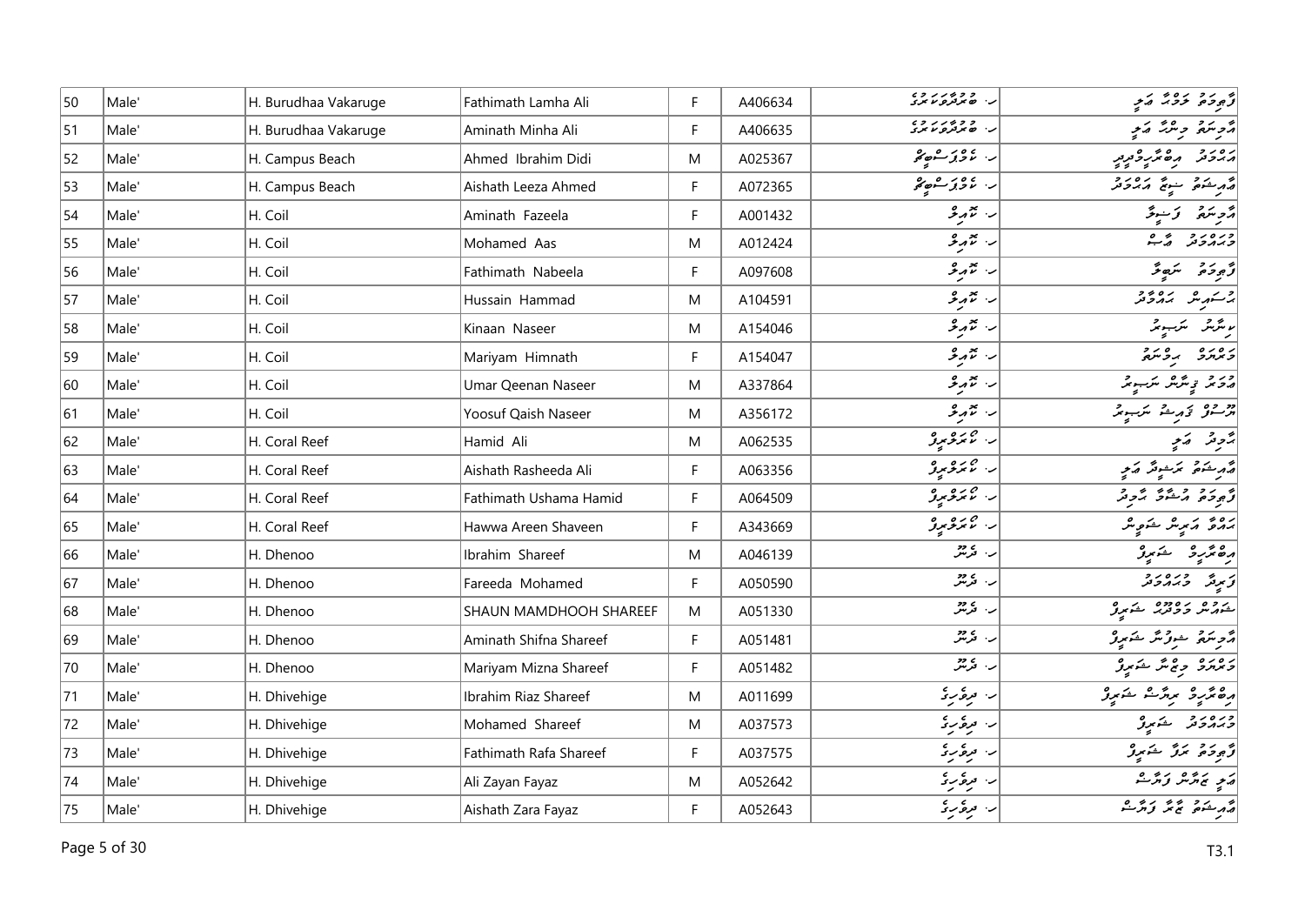| 76  | Male' | H. Dhivehige               | Ahmed Fayaz Shareef                | M         | A052644 | ر. مرځ سر <sup>ي</sup>                    | رور و رو د خپرو                            |
|-----|-------|----------------------------|------------------------------------|-----------|---------|-------------------------------------------|--------------------------------------------|
| 77  | Male' | H. Dhivehige               | Mahmoodh Ayaz Shareef              | M         | A057445 | ر به موقر دی<br>مرغ                       | ر و دد و بر و و بر د                       |
| 78  | Male' | H. Dhivehige               | Alson Riaz Shareef                 | M         | A126707 | ر. مرځ رځ                                 | أروكس برارك كالمرار                        |
| 79  | Male' | H. Dhivehige               | Kamilah Latheefa Ayaz Shareef      | F         | A158793 | ر. مرغ سر <sup>ي</sup>                    | أوقر كوا أرود المرو                        |
| 80  | Male' | H. Dhivehige               | Aimon Riaz Shareef                 | M         | A332661 | ر به موقر کر                              | ر<br>مەركىر برېزىش شىپر                    |
| 81  | Male' | H. Dhonthila               | Aishath Mohamed Didi               | F         | A010708 | ر به تر شهوځه                             | ه دره دره در در د<br>مگه شوه د بر د ترترتر |
| 82  | Male' | H. Dhonthila               | Aminath Mohamed Didi               | F         | A010709 | ر. قرىنقورۇ                               | أأوسره وره رورير                           |
| 83  | Male' | H. Dhonthila               | Sara Bint Fahad Bin Issa Al-Jadidi | F         | A165277 |                                           |                                            |
| 84  | Male' | H. Dhonveli Thudi Flat G-A | Abdullah Rasheed                   | ${\sf M}$ | A000123 | ~ مَرْمْدَةَ مِرْمَسْدِ رُدْعَ مِيَّ يُرْ | أرة فرالله ترشونر                          |
| 85  | Male' | H. Ereet                   | Mohamed Riyaz                      | ${\sf M}$ | A001358 | ر. دګمپوهی                                | כנסנכ בתבים                                |
| 86  | Male' | H. Ereet                   | Yoosuf Naeem                       | M         | A001359 | ر، دېمپره                                 | أور -وه - سرمره                            |
| 87  | Male' | H. Ereet                   | Safiyya Mohamed                    | F         | A001360 | ر، گەمچە                                  | بشوره وره دو                               |
| 88  | Male' | H. Ereet                   | Fathimath Rinzy                    | F         | A001361 | ر ، گرېږچ                                 | قرموخرة مرشعي                              |
| 89  | Male' | H. Ereet                   | Aishath Nishath                    | F         | A001367 | ر، گەنبوھ                                 | و<br>وگهرڪوي سرڪورو                        |
| 90  | Male' | H. Ereet                   | Aminath Midhath                    | F         | A042440 | ر، گرېږچ                                  | أثرم تكبيح ومربر                           |
| 91  | Male' | H. Ereet                   | Hussain Rimaal                     | ${\sf M}$ | A120959 | $rac{c}{\epsilon}$                        | 2سەر ھەمدىمى بىر                           |
| 92  | Male' | H. Ereet                   | Aishath Rahba Thasneem             | F         | A161035 | ر، گەندىقى                                | و مشور برده و مسرو                         |
| 93  | Male' | H. Ereet                   | Mohamed Zain                       | M         | A231262 | ر ، گەمچە                                 | כנסנכ בתי                                  |
| 94  | Male' | H. Eupheellia              | Mohamed Raneysh                    | M         | A059105 | ر. چې وچگ                                 | ورەرو رىي<br>جەمەدىر برىش                  |
| 95  | Male' | H. Eupheellia              | Mariyam Zila                       | F         | A059106 | ر. چې وچگ                                 | د ۶٫۰٫۶ پرځ                                |
| 96  | Male' | H. Eupheellia              | Aishath Ali                        | F         | A062707 | ر. چې وچ                                  | أقرم شنقى الأمج                            |
| 97  | Male' | H. Eupheellia              | Fathimath Ula                      | F         | A127635 | ر. چې د پر                                | و و دو دو                                  |
| 98  | Male' | H. Fairy Palace            | Yoosuf Azeem                       | ${\sf M}$ | A000756 | ر. ۇرىمپەتى ئە                            | دد وه پر ه<br>افرنسو که موج                |
| 99  | Male' | H. Fairy Palace            | Aishath Shamla                     | F         | A012868 | ر، ۇرىمپەتى ئە                            | أقهر مشكم المشاور ومحر                     |
| 100 | Male' | H. Fairy Palace            | Aminath Shimla                     | F         | A022990 | ر. ۇرىمبە ئەس                             | أأتربتهم والحرقر                           |
| 101 | Male' | H. Fairy Palace            | Mohamed Niyaz                      | ${\sf M}$ | A032969 | ر، ۇرىمپەتى ئە                            | כנסנב יטלם                                 |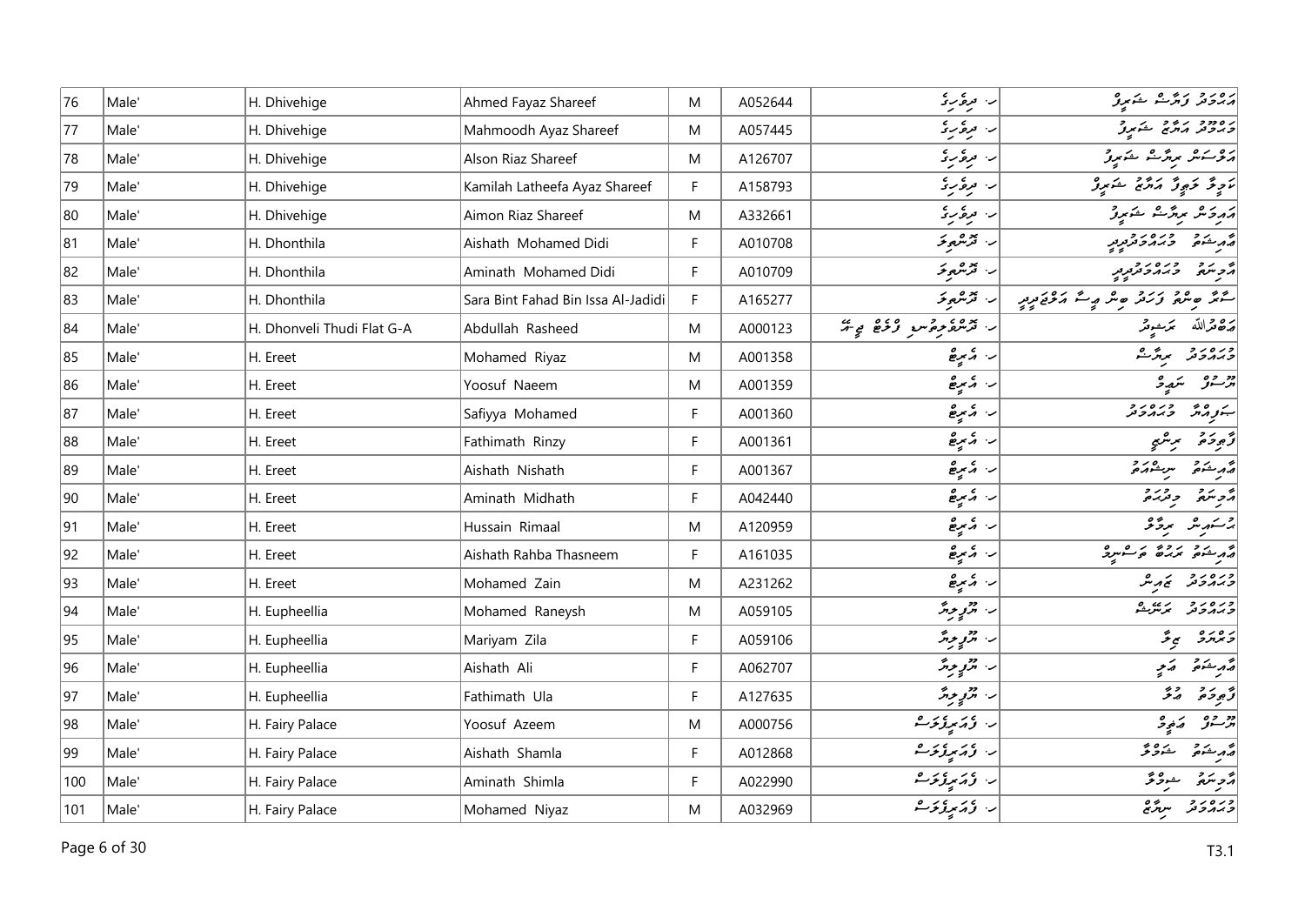| 102 | Male' | H. Fairy Palace | Zunaira                   | F         | A040337 | ر. ۇرىمبە ئەس     | نچ يئرم <sup>ي</sup> ر<br>سنگر        |
|-----|-------|-----------------|---------------------------|-----------|---------|-------------------|---------------------------------------|
| 103 | Male' | H. Fairy Palace | Mariyam Sheneela          | F.        | A046249 | ر، ۇرىمبەئى ئە    | رەرە ئىرىگە                           |
| 104 | Male' | H. Fairy Palace | Ali Yoosuf Fulhu          | M         | A052422 | ر. ۇرئىر ئۇ ئەس   | در دوره دور<br>  در سرگرور            |
| 105 | Male' | H. Fairy Palace | Hussain Shimau            | M         | A054598 | ر. ۇرئىر ئۇ ئەس   | جرحكم مع المستوفية                    |
| 106 | Male' | H. Fairy Palace | Safiyya Ali               | F         | A067623 | ر . د د ټرونوک    | بتوره شمير                            |
| 107 | Male' | H. Fairy Palace | Hassan Nifau              | M         | A067794 | ر . ۋە ئېرىۋىز شە | يركبش سرومي                           |
| 108 | Male' | H. Fairy Palace | Shazli Ali                | F         | A079725 | ر ، ۋەزىردى ئە    | شرچ په ډېر                            |
| 109 | Male' | H. Fairy Palace | Shenaly Ali               | F         | A080664 | ر، ۇرىمبە ئەسى    | شرمثرمج الأمج                         |
| 110 | Male' | H. Fairy Palace | Shifau Ali                | ${\sf M}$ | A100731 | ر، ۋە ئېرتۇنۇپ    | الشووَّة الأمر                        |
| 111 | Male' | H. Fairy Palace | Zayan Mohamed Niyaz       | M         | A330265 | ر. ۋە ئېرتۇنۇپ    | גור כנסגר תואר                        |
| 112 | Male' | H. Fairy Palace | Ima Hussain Shimau        | F.        | A351789 | ر. ۇرئىر ئۇ ئەس   | رۇ جاسكىرىگە شوڭە                     |
| 113 | Male' | H. Fandhu       | Mohamed Shameem           | M         | A048382 | ر. تۆشۈر          | وره رو شوره                           |
| 114 | Male' | H. Fandhu       | Ahmed Vishal              | M         | A074342 | ر . تۇشرىتر       | رەرد ھىشكى                            |
| 115 | Male' | H. Fandhu       | Fathimath Vishana         | F         | A074343 | ر. تۆشۈش          | أؤجرتمو ويشتر                         |
| 116 | Male' | H. Fandhu       | Ibrahim Vishan            | M         | A074344 | ر. ۇىئەتر         | أرەنزىر وخىش                          |
| 117 | Male' | H. Felicia      | Aminath Naeema            | F         | A045793 | ر. گرمچیشونگر     |                                       |
| 118 | Male' | H. Felicia      | Salma Ibrahim             | F         | A055296 | <br> - كور مشورگر | وە ئەربە<br> روء                      |
| 119 | Male' | H. Felicia      | Yoosuf Naeem              | M         | A127614 | ر. ۇرمىدۇر        | سمەيە<br>دو به ده<br>مرسسو            |
| 120 | Male' | H. Fendhuni     | Nazeera Ibrahim           | F         | A033024 | ر. ۇھەرس          | ڔۿؠڒڕۯ<br>ىئىي تىگە                   |
| 121 | Male' | H. Fendhuni     | Ibrahim Shameem           | M         | A034352 | ر. ۇيروگرىن       | ە ھەترىرى<br>بەھەترىرى<br>ڪ <i>دي</i> |
| 122 | Male' | H. Fendhuni     | Fathimath Shameem Ibrahim | F         | A081429 | ر. ۇيۇرلىر        | $rac{1}{2}$                           |
| 123 | Male' | H. Fendhuni     | Mohamed Zidhan Shameem    | M         | A353914 | ر. ۇنكروگرىنز     | כנסגב <sub>ת</sub> מ"ל בובב           |
| 124 | Male' | H. Fendhuni     | Aminath Shameem Ibrahim   | F         | A354695 | ر. ۇنكروگرىنز     | أدوسم يحذروا المعتربة                 |
| 125 | Male' | H. Fenfahi      | Fathimath Rizna           | F         | A000436 | ر. ۇرمۇر          | قوم من المستحدة                       |
| 126 | Male' | H. Fenfahi      | Aishath Reysma            | F.        | A044738 | ر. ۇشۇر           | تترشق<br>پ <sup>و</sup> پر ڪو         |
| 127 | Male' | H. Fenfahi      | Mariyam Reynu             | F         | A044739 | ر. ۇشۇر           | י ס י ס מי מי.<br>כי מחיק מי יות      |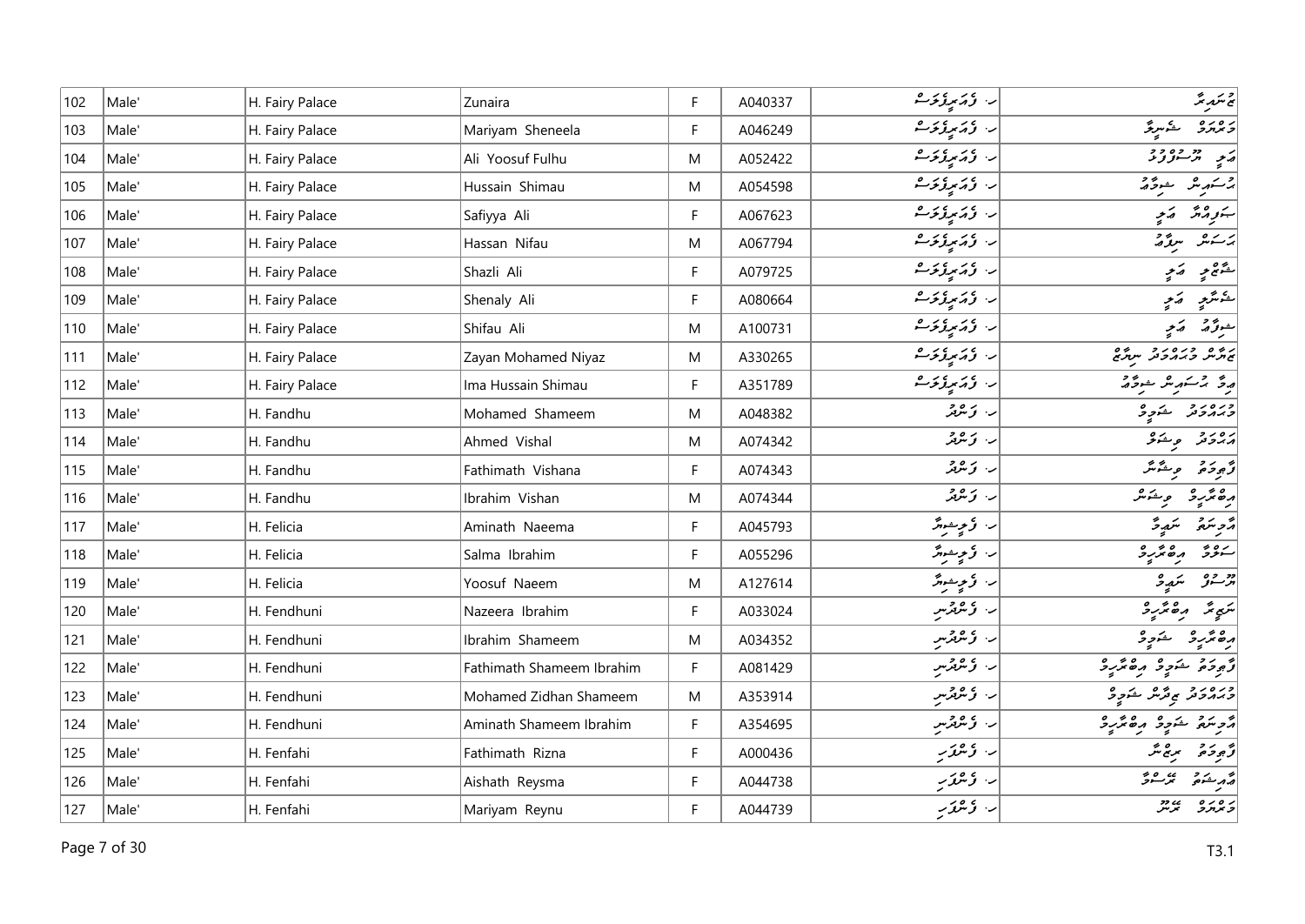| 128 | Male' | H. Fenfahi    | Hawwa Anees            | F  | A044740 | ر. ۇشۇر                    | برە ئەسرى                             |
|-----|-------|---------------|------------------------|----|---------|----------------------------|---------------------------------------|
| 129 | Male' | H. Fenfahi    | Aneesa Abdulla Mohamed | F  | A044741 | ر. ۇغۇر                    | أرسية رودالله وبرورو                  |
| 130 | Male' | H. Fenfinige  | Fathimath Jezmy        | F  | A039730 | - د هرسو                   | وَجِوحَةً فَيَ حَمٍّ                  |
| 131 | Male' | H. Fenfinige  | Aishath Ali            | F  | A053470 | ر. ۇغرىسىدى                | أقهر مشقرة الأمر                      |
| 132 | Male' | H. Fenfinige  | Ibrahim Saheer         | M  | A053472 | ر. ۇشرېبرگە                |                                       |
| 133 | Male' | H. Fenfinige  | Sobira Ismail          | F  | A053473 | ر. ۇشرىرى                  |                                       |
| 134 | Male' | H. Fenfinige  | Mohamed Ali            | M  | A356950 | ر. ۇشرېبرگە                | ورەر دېد                              |
| 135 | Male' | H. Fenmeeru   | Nasreena Abdulla       | F  | A124309 | ر. ئۇنگەچە ئە              | بتر عبير محدثة الله                   |
| 136 | Male' | H. Finibin    | Adam Naeem             | M  | A026004 | ر. و سرچينگر               | أزمره سمده                            |
| 137 | Male' | H. Finibin    | Hussain Naeem          | M  | A038827 | ر، وسعام                   | 2 سەر سىر سىر                         |
| 138 | Male' | H. Finibin    | Abdulla Naeem          | M  | A127613 | ر. و سرچ مگر               | پر ۱۳۵۵ سمع د                         |
| 139 | Male' | H. Fujeyraa   | Aishath Reesha Waheed  | F  | A054963 | ر به وړه پر<br>ر بانو چر   | و<br>درخو برځ ورته                    |
| 140 | Male' | H. Fujeyraa   | Ali Aiman              | M  | A081359 | ر . ون بر<br>ر . وقع بر    | ړې په دې                              |
| 141 | Male' | H. Fujeyraa   | Mariyam Rasheeda       | F  | A096874 | ر. وَيْعَ بَرُّ            | و مره کردونگر                         |
| 142 | Male' | H. Gaathugiri | Ahmed Naseem           | M  | A009519 | ر په نوموننو<br>ر کانونونو | دەرو ترىپوۋ                           |
| 143 | Male' | H. Gaathugiri | Ajeera Latheef         | F  | A033484 | ر، گەنجە بىر               | أربيء تزبور                           |
| 144 | Male' | H. Gaathugiri | Mohamed Imran Ahmed    | M  | A033757 | ر، دې د بر                 | כנסנכן ספס נסנכ<br>כמהכני הכתיי המכני |
| 145 | Male' | H. Gaathugiri | Aishath Rishmeen       | F. | A071308 | ر به نومونیو<br>ر که نومون | أقهر شدة المريشوج مثل                 |
| 146 | Male' | H. Gardenia   | Adam Firushan          | M  | A000880 | را لا تحريم مرير           | أرتده وبرشر                           |
| 147 | Male' | H. Gardenia   | Safiyyath Wizleen      | F  | A000881 | را المحمدة مبراثر          | ينورمريز وعويثر                       |
| 148 | Male' | H. Gardenia   | Aminath Saazleen       | F  | A000882 | را المحمدة مبراثر          | أأروبتهم المستقيم ويثر                |
| 149 | Male' | H. Gardenia   | Hassan Nazim           | M  | A000883 | را المجامعة سرمرٌ          | برسك ستبوط                            |
| 150 | Male' | H. Gardenia   | Ali Rashad             | M  | A001809 | را گەندۇمىزىگر             | أوكمني المحر ويحتجم                   |
| 151 | Male' | H. Gardenia   | Sara Hussain           | F  | A010002 | را گەندە ئىرەگە            | ستعر برسمه شهر                        |
| 152 | Male' | H. Gardenia   | Aishath Nazleen        | F. | A023699 | ر. ئەسمەسىر                | ۇرىشقى ئىتى بېرىش                     |
| 153 | Male' | H. Gardenia   | Ahmed Hussain Maniku   | M  | A033652 | ل - محمدة سرمرٌ            | رەرو وسكىر شكىر                       |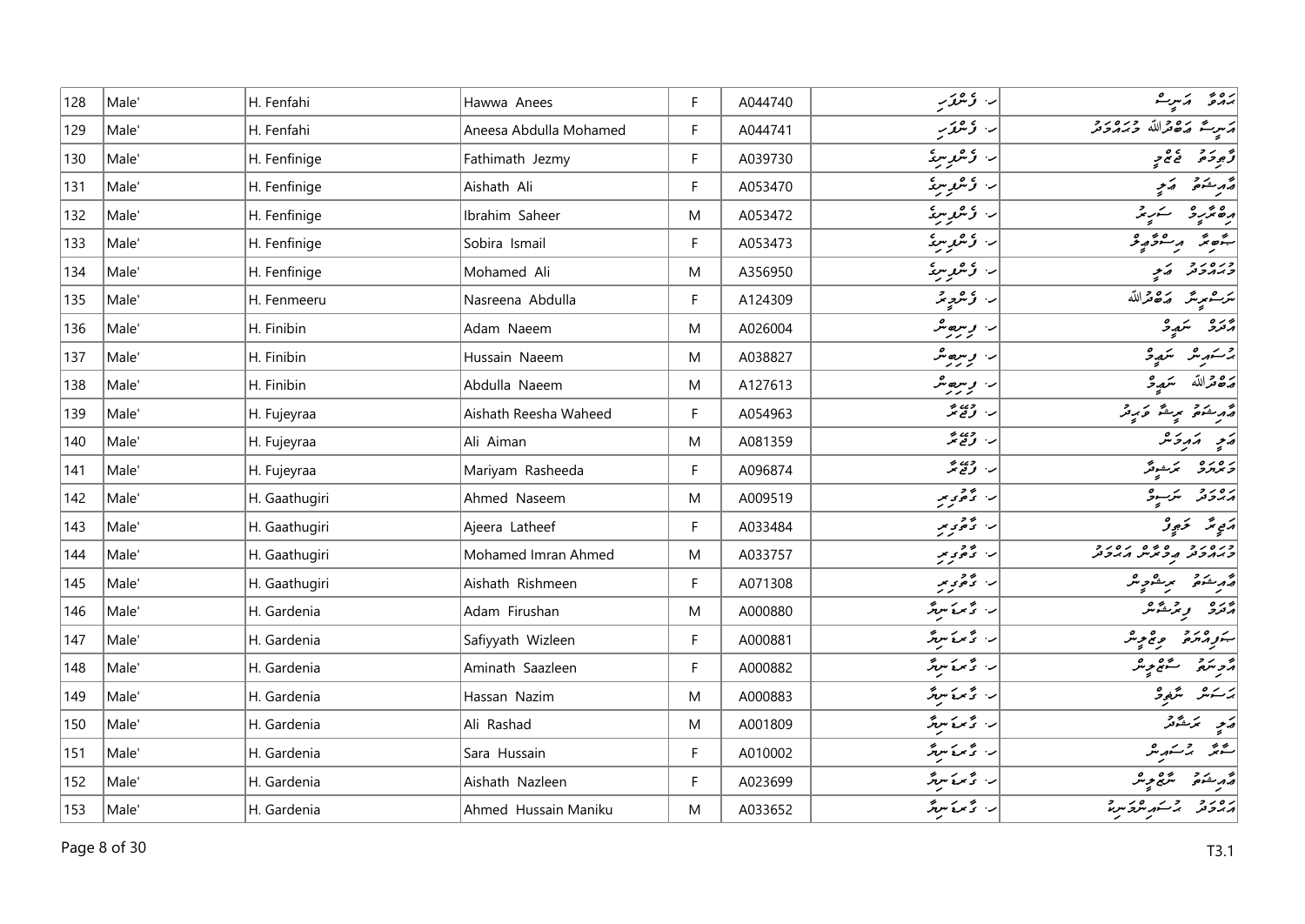| 154 | Male' | H. Gardenia       | AISHATH AFRAH          | F  | A034605 | را گەندە ئىرىد      | ورشاه المرومان                                            |
|-----|-------|-------------------|------------------------|----|---------|---------------------|-----------------------------------------------------------|
| 155 | Male' | H. Gardenia       | Mohamed Rashad         | M  | A051833 | ر، ئەسمەسىر         | ورەر دىرىدە<br><i>دىد</i> ەردىر بۇيشۇنر                   |
| 156 | Male' | H. Gardenia       | Mohamed Shan Ahmed     | M  | A057029 | را گەندە ئىرەگە     | ورەر دېم دەر د<br><i>ويەدونر</i> ئىشىر <i>مەدون</i> ر     |
| 157 | Male' | H. Gardenia       | Haifa Hussain          | F. | A073188 | ر، ئەسمەسىر         | ىكەنى ئەسكەپ                                              |
| 158 | Male' | H. Gardenia       | Mariyam Hussain Manik  | F. | A073189 | را گەندە ئىرىگە     | جر سەر بىر بىر بىر بىر<br>ر ه ر ه<br><del>ر</del> بر بر ژ |
| 159 | Male' | H. Gardenia       | Hussain Ahmed Manik    | M  | A073191 | ر، ئەسمەسىر         | ב ביני המכנביתי                                           |
| 160 | Male' | H. Gardenia       | Ibrahim Hussain Manik  | M  | A106328 | ر، گەندۇسرىگر       | رە ئەر ئەسەر شەر سر                                       |
| 161 | Male' | H. Gardenia       | Ismail Rashad          | M  | A128765 | ر، ئەسمەتىرىد       | ر مو د پر د د                                             |
| 162 | Male' | H. Gardenia       | AHMED MAISH RASHAD     | M  | A338866 | را المحمدة مبراثر   | رەر ئەرشى كرىشى                                           |
| 163 | Male' | H. Gardenia       | Mohamed Unais Ibrahim  | M  | A339089 | را المحمدة مبرمرٌ   | ورەرو وير قرمچرو                                          |
| 164 | Male' | H. Gardenia       | Mohamed Zain Inaz      | M  | A349862 | ر، گەندۇسرگە        | ورورو پروگر مرتگتج                                        |
| 165 | Male' | H. Gardenia       | Aminath Shaiha Inaz    | F  | A350252 | ريدي ميريم          | ومحر سنور المراشح وسترجح                                  |
| 166 | Male' | H. Gardenia       | Mariyam Nadha Inaz     | F  | A350253 | ر و محمدهٔ میزانگر  | دەرە ئېگە مەشى                                            |
| 167 | Male' | H. Gardenia       | Aminath Raya Ali       | F  | A367501 | ر، گەسمە ئىبەر      | أأترجع المحمر أأولح                                       |
| 168 | Male' | H. Green Mountain | Moosa Manik            | M  | A050534 | ر. و پرسرو ده و ه   | ادر محرس د<br> حر سنگری میریند                            |
| 169 | Male' | H. Green Mountain | Mohamed Lahfaan Moosa  | M  | A326298 | ر. و پرسرورو و پر و | ورەر د رەپ ە « پ<br>دىرەرونر نورۇس و سە                   |
| 170 | Male' | H. Green World    | Ibrahim Rasheed        | M  | A032988 | ر. و پرسرو و ه      | رەتزىرە ترىنوتر                                           |
| 171 | Male' | H. Green World    | Ahmed Fawaz Ibrahim    | M  | A141843 | ر. و پرسرو و ه      |                                                           |
| 172 | Male' | H. Green World    | Hassan Ibrahim         | M  | A147313 | ر. و پرسرونو وه     | بَرَسَمْرٌ بِرەڭمەر د                                     |
| 173 | Male' | H. Green World    | Mariyam Raidha Ibrahim | F  | A154612 | ر. و پرسرو و ه      | במתכ מגב" תסמים                                           |
| 174 | Male' | H. Green World    | Aminath Shuau Ibrahim  | F  | A154773 | ر. و پرسرونو و      | 2000 2000 000                                             |
| 175 | Male' | H. Hadal          | Ali Shinaan            | M  | A034751 | ر. ع٥٥٤ ه           | أوسمج المستوسكر سكر                                       |
| 176 | Male' | H. Hadal          | Mohamed Yaaniu Shinaan | M  | A337924 | ر. ع٥٥٤ ه           | כל פניפ האיתה ביואית                                      |
| 177 | Male' | H. Hadal          | Ahmed Yaeesh Shinaan   | M  | A337926 | ر. می ه ه و         | رەر <sub>د</sub> و <sub>مكرم</sub> ىش ئىر <i>سى</i> ر     |
| 178 | Male' | H. Hanidhoadhi    | Ibrahim Shareef        | M  | A001043 | ر. ئەيرىگرىر        | رەنزىر ئىنز                                               |
| 179 | Male' | H. Hanidhoadhi    | Mohamed Agleem         | M  | A001054 | ر. ئەرەگەر          | ورەرو دەرە                                                |
|     |       |                   |                        |    |         |                     |                                                           |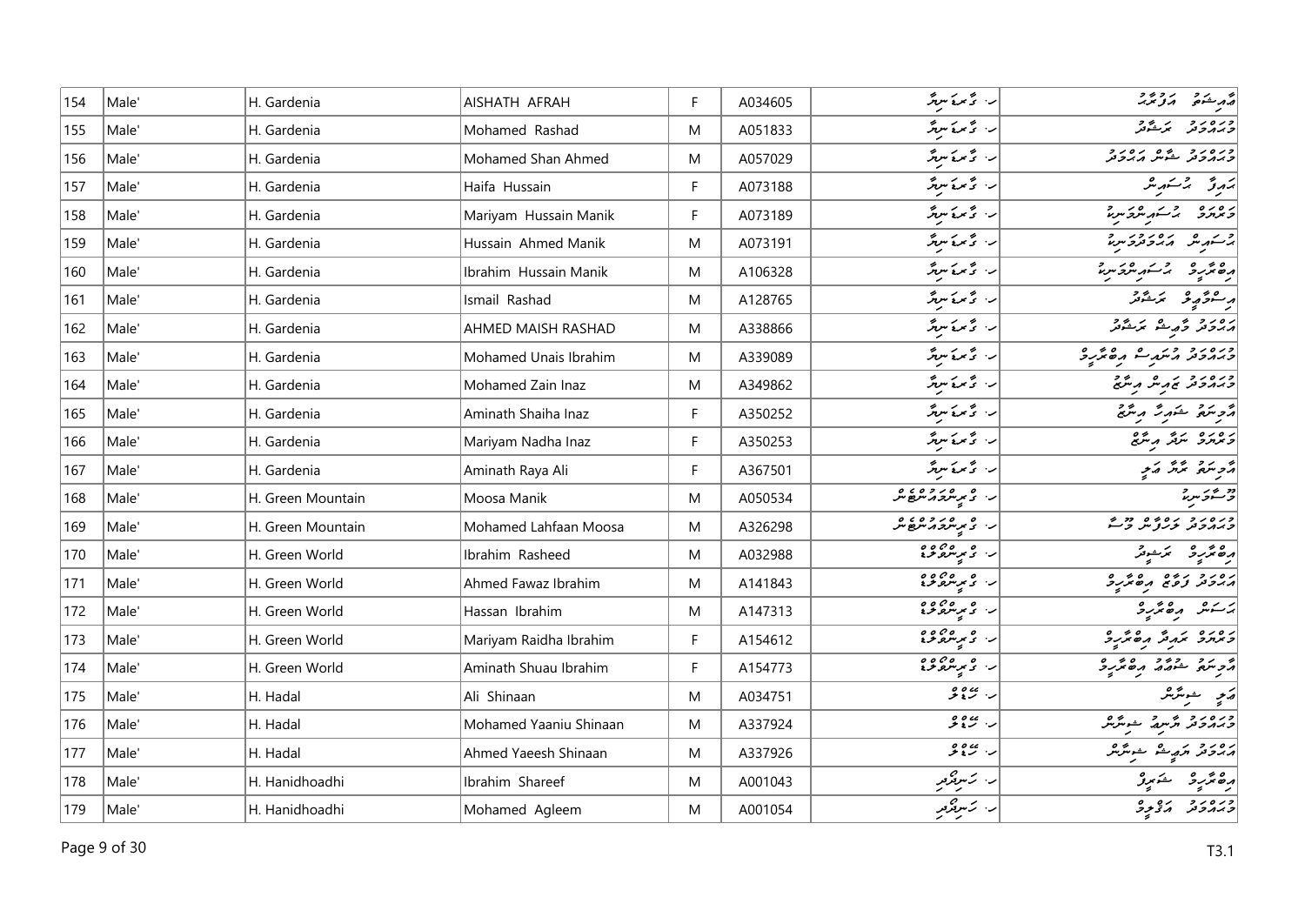| 180 | Male' | H. Hanidhoadhi | Ismail Agleem               | M           | A001055 | ر کریں گھر                           | بر شۇرغۇ بەللىم ئور                                                                                                                                                                                                              |
|-----|-------|----------------|-----------------------------|-------------|---------|--------------------------------------|----------------------------------------------------------------------------------------------------------------------------------------------------------------------------------------------------------------------------------|
| 181 | Male' | H. Hanidhoadhi | Aminath Mohamed             | F           | A001259 | ر. ئەيرىگەر                          | و دره دره در                                                                                                                                                                                                                     |
| 182 | Male' | H. Hanidhoadhi | Aishath Azleena Ibrahim     | F           | A148266 | ر، ئەيدىگىر                          |                                                                                                                                                                                                                                  |
| 183 | Male' | H. Hanidhoadhi | Hassan Agleem               | M           | A343056 | ر، ئەسەھەر                           | بركتش كالمحافي                                                                                                                                                                                                                   |
| 184 | Male' | H. Hera        | Abdulla Shamin              | M           | A055439 | ر. ري                                | رەقمەللە شەرشە                                                                                                                                                                                                                   |
| 185 | Male' | H. Hiriyaadhoo | Abdul Razzag Abdul Hakeem   | M           | A011003 | ار، ریروژه<br>است ا                  |                                                                                                                                                                                                                                  |
| 186 | Male' | H. Hiriyaadhoo | Haseena Moosa               | F           | A011004 | ر.<br>ر. ریمویژفر                    | ىز سەنئە ھەستە<br>م                                                                                                                                                                                                              |
| 187 | Male' | H. Hiriyaadhoo | Aminath Khuzaima            | F           | A011005 | ر . ر بربردگر<br>گر                  |                                                                                                                                                                                                                                  |
| 188 | Male' | H. Hiriyaadhoo | Abdul Hakeem Abdul Razzak   | M           | A011006 | ار . ربو پورتز<br>ار . ربو پورتز     | נס כסגם מס כס גם ביב.<br>מסת <i>כגע כ</i> מסת ממינאת                                                                                                                                                                             |
| 189 | Male' | H. Hiriyaadhoo | Mohamed Zaid                | M           | A042186 |                                      | ورورو بمدقه                                                                                                                                                                                                                      |
| 190 | Male' | H. Hiriyaadhoo | Zumaam Mohamed Zaid         | F           | A327298 |                                      | - 1010 - 1010 - 1010 - 1010 - 1010 - 1010 - 1010 - 1010 - 1010 - 1010 - 1010 - 1010 - 1010 - 1010 - 1010 - 101<br>- 1010 - 1020 - 1030 - 1040 - 1040 - 1040 - 1040 - 1040 - 1040 - 1040 - 1040 - 1040 - 1040 - 1040 - 1040 - 104 |
| 191 | Male' | H. Homelet     | Mariyam Zahira              | $\mathsf F$ | A027453 | $222 - 2$                            | لاءرو پج رنگه                                                                                                                                                                                                                    |
| 192 | Male' | H. Homelet     | Aishath Ikuleela            | $\mathsf F$ | A055148 | ر. ژوءِ ۾                            | ە يەھقىق ئەرەم يوقى<br>ئەرەھقىق ئەرەم يوقى<br>مۇنىڭر                                                                                                                                                                             |
| 193 | Male' | H. Homelet     | Leena                       | $\mathsf F$ | A055261 | ر. ? و ۽ ه                           |                                                                                                                                                                                                                                  |
| 194 | Male' | H. Homelet     | Yumna Abdul Ghanee          | F           | A055749 | ر. ژوء ۾                             | وه مه ره وه د سر<br>در حس ما ما در حد د کم                                                                                                                                                                                       |
| 195 | Male' | H. Homelet     | Mohamed Abdul Ghany         | M           | A055821 | $\overset{\circ}{\epsilon}$          | وره رو ده ووړس<br><i>وبرو</i> تر پ <i>ره ترو</i> ړس                                                                                                                                                                              |
| 196 | Male' | H. Homelet     | Kulsoom Abdul Ghani         | F.          | A055822 | ر. ژوء ۾                             | وه ده ده دو د کند.<br>محتی د مصر د کرد کند                                                                                                                                                                                       |
| 197 | Male' | H. Homelet     | Fathimath Visana            | F           | A055823 | ر. ژوء ۾                             | أؤوده وشتر                                                                                                                                                                                                                       |
| 198 | Male' | H. Homelet     | Hawwa Abdul Gani            | F           | A112495 | 222.                                 |                                                                                                                                                                                                                                  |
| 199 | Male' | H. Hurafa      | Hussain Rasheed             | M           | A060464 | ر، رچمنی                             | رحم شكر مكر الكر كالمحر وتر                                                                                                                                                                                                      |
| 200 | Male' | H. Hurafa      | Mohamed Maahil              | M           | A156301 | ر، رژيزگ                             | ورەر د درو                                                                                                                                                                                                                       |
| 201 | Male' | H. Kilavathi   | Musthafa Ameen              | M           | A010645 | ر ، بوځونمو                          | ومبوق المجاش                                                                                                                                                                                                                     |
| 202 | Male' | H. Kilavathi   | Mohamed Musthafa            | M           | A026621 | ل، ب <sub>ې</sub> ئوغۇم <sub>ۇ</sub> | وره رو و دره<br>وبرود و جوړ                                                                                                                                                                                                      |
| 203 | Male' | H. Kilavathi   | Amna Musthafa               | F           | A043067 |                                      | ره د و دره<br>پروش و بنبوتي                                                                                                                                                                                                      |
| 204 | Male' | H. Kilavathi   | Faheema Moosa               | F.          | A043068 | ار.<br>په موځومو                     | أَوْرِدٌ وَمَسَّمَّ                                                                                                                                                                                                              |
| 205 | Male' | H. Kilavathi   | Hawwa Nikhath Saeed Naushad | F.          | A395750 | ~ بوځونمو                            | ו 200 יוניו בי הרב הרב הרב הרב הרב הרב ברי הרב ברי היו בי הרב ברי היו בי הרב ברי היו בי הרב ברי היו בי הרב ברי<br>הרוב בי היו הרב היו הרב ברי התרגל בי הרב ברי היו ברי הרב ברי היו ברי היו ברי היו ברי היו ברי היו ברי היו ברי ה |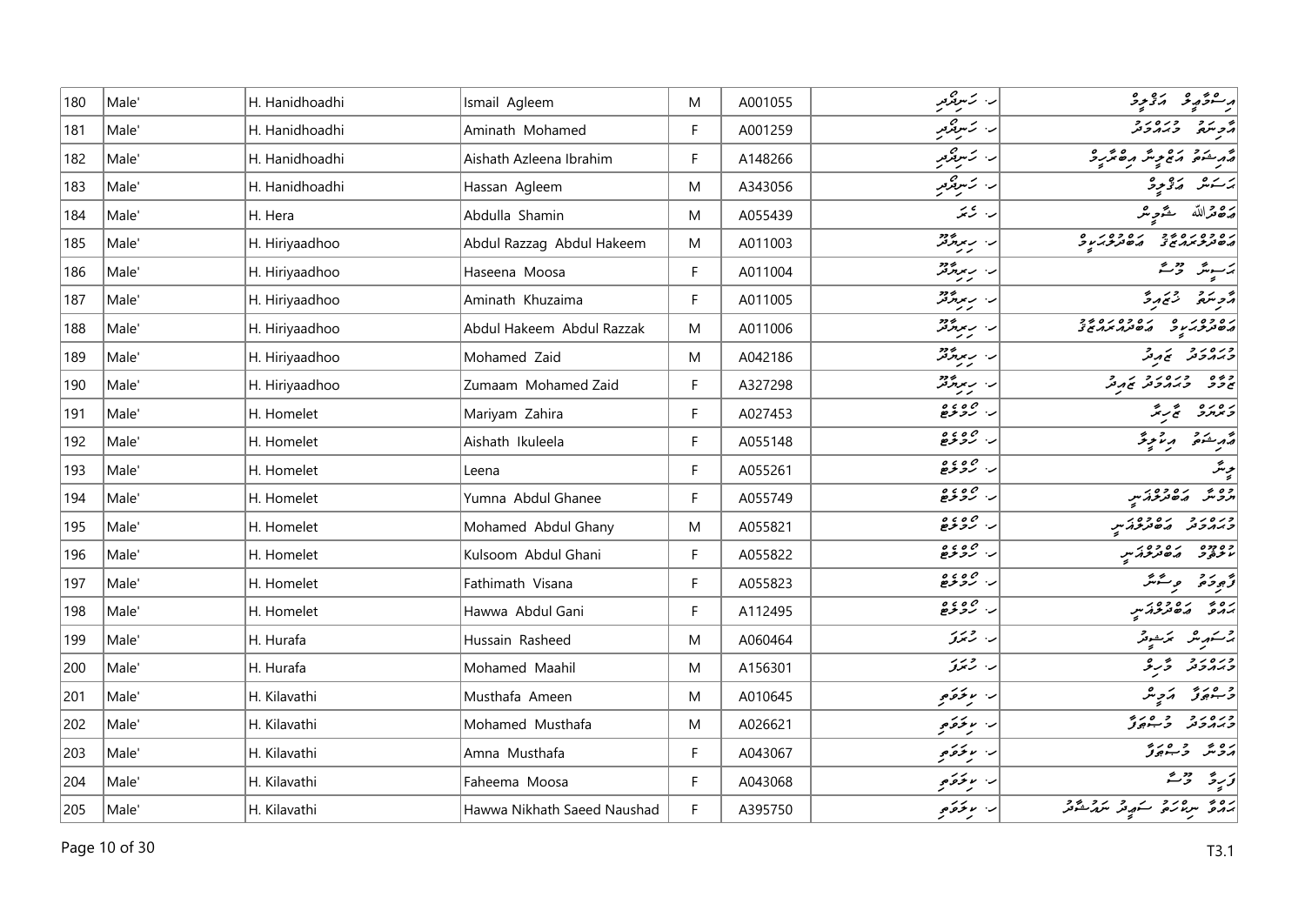| 206 | Male' | H. Light Star | Aishath Shimla             | F         | A033464 | ر، خەرقچ شۇمخ                                                                                                                                                                                                             | مەر شىم ئىسىمى<br>مەر شىم ئىسىمى                   |
|-----|-------|---------------|----------------------------|-----------|---------|---------------------------------------------------------------------------------------------------------------------------------------------------------------------------------------------------------------------------|----------------------------------------------------|
| 207 | Male' | H. Light Star | Razeena Abdulla            | F         | A033468 | ر. كەر ۋە شۇھر                                                                                                                                                                                                            | <i>تتربي متَر ضافتر</i> الله                       |
| 208 | Male' | H. Light Star | Ahmed Ramie Rasheed        | ${\sf M}$ | A033470 | ر، ځه ځوشوځ پر                                                                                                                                                                                                            | ره د د گر <sub>چه</sub> کردوند                     |
| 209 | Male' | H. Light Star | Aminath Reema Rasheed      | F         | A033471 | ر، ځه ځوشوځ پر                                                                                                                                                                                                            | أأترجم بدق للأسوقر                                 |
| 210 | Male' | H. Light Star | Abdulla Ragee Rasheed      | M         | A033472 | ر، خەرغ شۇغ بر                                                                                                                                                                                                            | رَهُ مِّرَاللَّهُ عَمَّتٍ عَرَّسُومُرَ             |
| 211 | Male' | H. Light Star | Ibrahim Raee Rasheed       | M         | A033478 | ر، ئۇرغ شۇغ بر                                                                                                                                                                                                            | مەھەر ئەھمە ئەسلىق                                 |
| 212 | Male' | H. Light Star | Hassan Naseer              | M         | A063302 | ر. ځه ځو شوځ پر                                                                                                                                                                                                           | <br>  پرسکورل سرکے پیمر                            |
| 213 | Male' | H. Lilyshiyaa | Aishath Naeem              | F         | A012790 | ر، ووشهرٌ<br><u>سرور ر</u>                                                                                                                                                                                                | أقهر خنفى التمدير                                  |
| 214 | Male' | H. Lilyshiyaa | Ahmed Naeem                | ${\sf M}$ | A025084 | ر. نوپوڪونگر<br>مرڪ                                                                                                                                                                                                       | دەر د سمدۇ                                         |
| 215 | Male' | H. Lilyshiyaa | ZULEYKHA NAEEM             | F         | A122421 | ر، نونوشوادگر<br>ارو از                                                                                                                                                                                                   | ج حَمدِ حَمدٍ حَمدٍ حَ                             |
| 216 | Male' | H. Lilyshiyaa | Sophiya Ahmed Naeem        | F         | A329279 | ر، ووشهرٌ<br><u>سرور ر</u>                                                                                                                                                                                                | پڅو پر پر د پر پر سمبر د                           |
| 217 | Male' | H. Lobby      | Hassan Khaleel             | ${\sf M}$ | A011867 | ر به شخص<br>ش                                                                                                                                                                                                             | رىكە ئىچ<br>ئاسىش ئىچ                              |
| 218 | Male' | H. Lobby      | AMINATH KHALEEL            | F         | A011922 | ر، مخھ                                                                                                                                                                                                                    | أأديني المتوفر                                     |
| 219 | Male' | H. Lobby      | Ahmed Khaleel              | ${\sf M}$ | A079746 | $\overbrace{a}^{\overbrace{\mathbf{x}}}_{\mathbf{y}}$                                                                                                                                                                     | رەر ئېچى                                           |
| 220 | Male' | H. Lobby      | ALI KHALEEL                | ${\sf M}$ | A094210 | ر. مخړچ                                                                                                                                                                                                                   | پَي زَمٍ وُ                                        |
| 221 | Male' | H. Lobby      | Aishath Waheeda            | F         | A102254 | ر به نخړه<br>په                                                                                                                                                                                                           | و اير د استون د کار د مگر<br>د کار شوه د کار د کار |
| 222 | Male' | H. Lobby      | Mohamed Kinaanath Ahmed    | ${\sf M}$ | A124706 | بالمحمج                                                                                                                                                                                                                   | כנסנב עולנב נסנב<br>כמהכת עולייט <sub>ם</sub> המכת |
| 223 | Male' | H. Lobby      | Moosa Khaleel              | M         | A131402 | ر کشمینی<br>امراکی                                                                                                                                                                                                        | دخش الماليونو                                      |
| 224 | Male' | H. Lobby      | Mariyam Thooba             | F         | A140773 | $\overline{\begin{array}{ccc} & & & & \\ & & \nearrow & & \\ & & \searrow & & \\ & & \searrow & & \\ & & \searrow & & \\ & & \searrow & & \\ & & & \searrow & & \\ & & & & \searrow & \\ & & & & & \searrow \end{array}}$ | دونه<br>جوځ<br>ر ه ر ه<br><del>ر</del> بربرگ       |
| 225 | Male' | H. Lobby      | Ibrahim Shafeeu            | ${\sf M}$ | A150758 | ر. مخرمه<br>پ                                                                                                                                                                                                             | ەرھەترىر <sup>ە</sup><br>مشكور فر                  |
| 226 | Male' | H. Lobby      | Fathmath Shafeea           | F         | A150759 | ر. مخړه<br>په                                                                                                                                                                                                             | وَجِوحَةَ شَوَرٍ                                   |
| 227 | Male' | H. Lobby      | Mohamed Sifau              | ${\sf M}$ | A151158 | ر. نجھ<br>ر                                                                                                                                                                                                               | وره رو سوژه                                        |
| 228 | Male' | H. Lobby      | Mohamed Rai Hassan Khaleel | ${\sf M}$ | A342160 | ر. نڅه ٍ                                                                                                                                                                                                                  | ورەروژ نۇپ بەسەش ئاپار                             |
| 229 | Male' | H. Lobby      | Fathimath Inaaya           | F         | A343402 | $\overbrace{a}^{\overbrace{\mathbf{x}}}_{\mathbf{y}}$                                                                                                                                                                     | أوجوحهم ويتمد                                      |
| 230 | Male' | H. Lobby      | Aminath Shifa              | F         | A374563 | $\overbrace{S_{\beta}^{\mathbf{X}}}\cdot S_{\beta}$                                                                                                                                                                       | أأرجر المحمد والمحمد                               |
| 231 | Male' | H. Lobby      | Aminath Nuha Ali           | F         | A392526 | ر. نخهج                                                                                                                                                                                                                   | أأزو سكتم التركه أأوالح                            |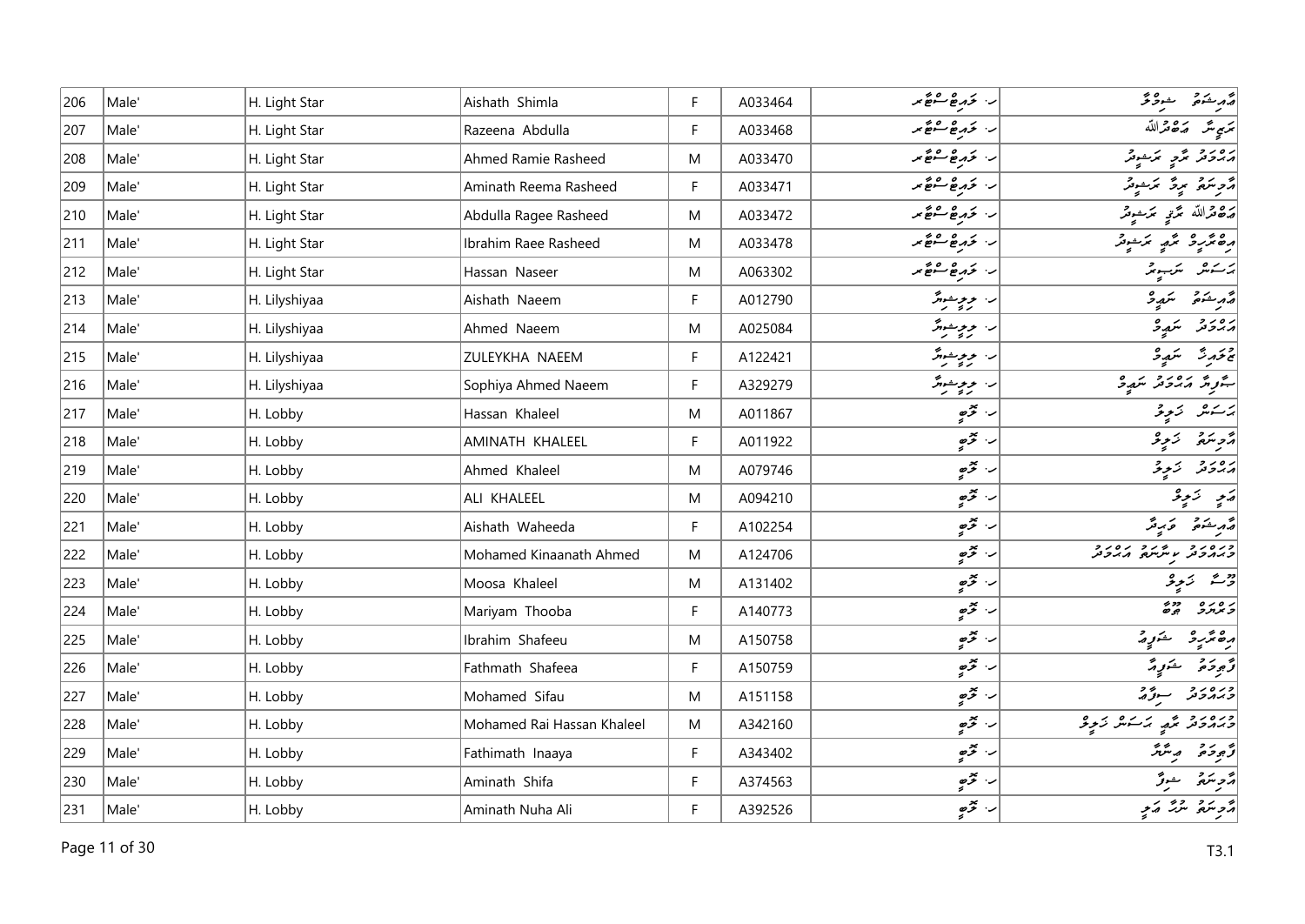| 232 | Male' | H. Lobby        | Ismail Shafiu           | M         | A394831 | $\begin{array}{c} \n\mathcal{L} \\ \mathcal{L} \\ \mathcal{L}\n\end{array}$ | و جوړو څرو                                                                                            |
|-----|-------|-----------------|-------------------------|-----------|---------|-----------------------------------------------------------------------------|-------------------------------------------------------------------------------------------------------|
| 233 | Male' | H. Lobby        | Fathimath Nadha Ali     | F         | A408593 | بالنجيج                                                                     | و المحمد و المحمد المحمد المحمد المحمد المحمد المحمد المحمد المحمد المحمد المحمد المحمد المحمد المحمد |
| 234 | Male' | H. Loral        | Ahmed Ishan             | M         | A038887 | ر. دىمىۋ                                                                    | رەرو رىقم                                                                                             |
| 235 | Male' | H. Loral        | Mohamed Nisham          | M         | A039919 | ر. دىمە                                                                     | ورەر د سرشگو                                                                                          |
| 236 | Male' | H. Loral        | Hussain Sham            | M         | A041702 | ر. د دره                                                                    | جر سەر سىر ھەر                                                                                        |
| 237 | Male' | H. Loral        | Hassan Shahu            | M         | A071013 | ر، نۇپرۇ                                                                    | يركبش المؤثر                                                                                          |
| 238 | Male' | H. Loral        | Fathimath Sana          | F         | A112921 | ر. گۇيزۇ                                                                    | قُ جو حرم فَرَمَّرٌ                                                                                   |
| 239 | Male' | H. Loral        | Aishath Sakha Sham      | F         | A334202 | ر. گۇيزۇ                                                                    | ۇرىشو كەڭ شۇ                                                                                          |
| 240 | Male' | H. Loral        | Mariyam Suha Sham       | F         | A334203 | ر. گۇنزگى                                                                   | رەرە روپ ئەۋ                                                                                          |
| 241 | Male' | H. Maamelaameli | Umaru Ibrahim           | M         | A000603 | ر، دودود                                                                    |                                                                                                       |
| 242 | Male' | H. Maamelaameli | Nooh Ibrahim            | M         | A001257 | ر. دودود                                                                    | دو ده نوره                                                                                            |
| 243 | Male' | H. Maamelaameli | Ayyoob Ibrahim          | M         | A010384 | ر. ۇرۇۋۈ                                                                    | ە ھەترىرى<br>برھەترىرى<br>ג ם בב ב<br>ה'הרישים                                                        |
| 244 | Male' | H. Maamelaameli | Adnan Waheed            | M         | A022378 | ر. ۇرۇۋۈ                                                                    | پروژهر کردو                                                                                           |
| 245 | Male' | H. Maamelaameli | Asiyath Ibrahim         | F         | A034155 | ر. ۇرۇۋۈ                                                                    | ومستروح وه محرر                                                                                       |
| 246 | Male' | H. Maamelaameli | Rugiyya Ibrahim         | F         | A035047 | ر. ۇرۇۋۈ                                                                    | برومز مقتررة                                                                                          |
| 247 | Male' | H. Maamelaameli | Moosa Ibrahim           | ${\sf M}$ | A038427 | ر، ۇدۇۋىر                                                                   | ديم رەپرىدە                                                                                           |
| 248 | Male' | H. Maamelaameli | Easa Ibrahim            | M         | A038428 | ر. د د د د                                                                  | ىر ھەترىر <i>ۋ</i><br>ا پر ش                                                                          |
| 249 | Male' | H. Maamelaameli | Abdul Rahman Ibrahim    | M         | A038429 | ر. ۇۋۇۋىر                                                                   | נס כס נס מס מי מי מי כ                                                                                |
| 250 | Male' | H. Maamelaameli | Abdul Aleem Ibrahim     | M         | A038430 | ر. د د د د د                                                                | برە ئۆرۈ<br>ړه وه پر ه<br>پرهنر پر پر                                                                 |
| 251 | Male' | H. Maamelaameli | Fathimath Ibrahim       | F         | A040872 | ر. ۇرۇۋۈ                                                                    | وٌمورَمٌ                                                                                              |
| 252 | Male' | H. Maamelaameli | Mariyam Ibrahim         | F         | A057337 | ر. د د د د د                                                                | ە ھەترىر <sup>ە</sup><br>ر ه ر ه<br>تر <del>ب</del> ر بر ژ                                            |
| 253 | Male' | H. Maamelaameli | Ahmed Ibrahim           | ${\sf M}$ | A061966 | ر، ۇۋۇۋىر                                                                   | גפגב פיציב                                                                                            |
| 254 | Male' | H. Maamelaameli | Abdulla Ibrahim Waheed  | M         | A094942 | ر. ۇدۇۋىر                                                                   | مَصْعَداللَّهُ مِصْعَرَ حَدِيثَ                                                                       |
| 255 | Male' | H. Maamelaameli | Abdul Sameeu Ibrahim    | M         | A099265 | ر په دې دې                                                                  | גם כם גב גם הבינב                                                                                     |
| 256 | Male' | H. Maamelaameli | Mohamed Waheed          | M         | A142979 | ر. د د د د د                                                                | ورەرو كەي                                                                                             |
| 257 | Male' | H. Maamelaameli | Aishath Shaamaa Abdulla | F         | A373895 | ر، ۇۋۇۋىر                                                                   | أقهر شعيم مشعر وكالحد الله                                                                            |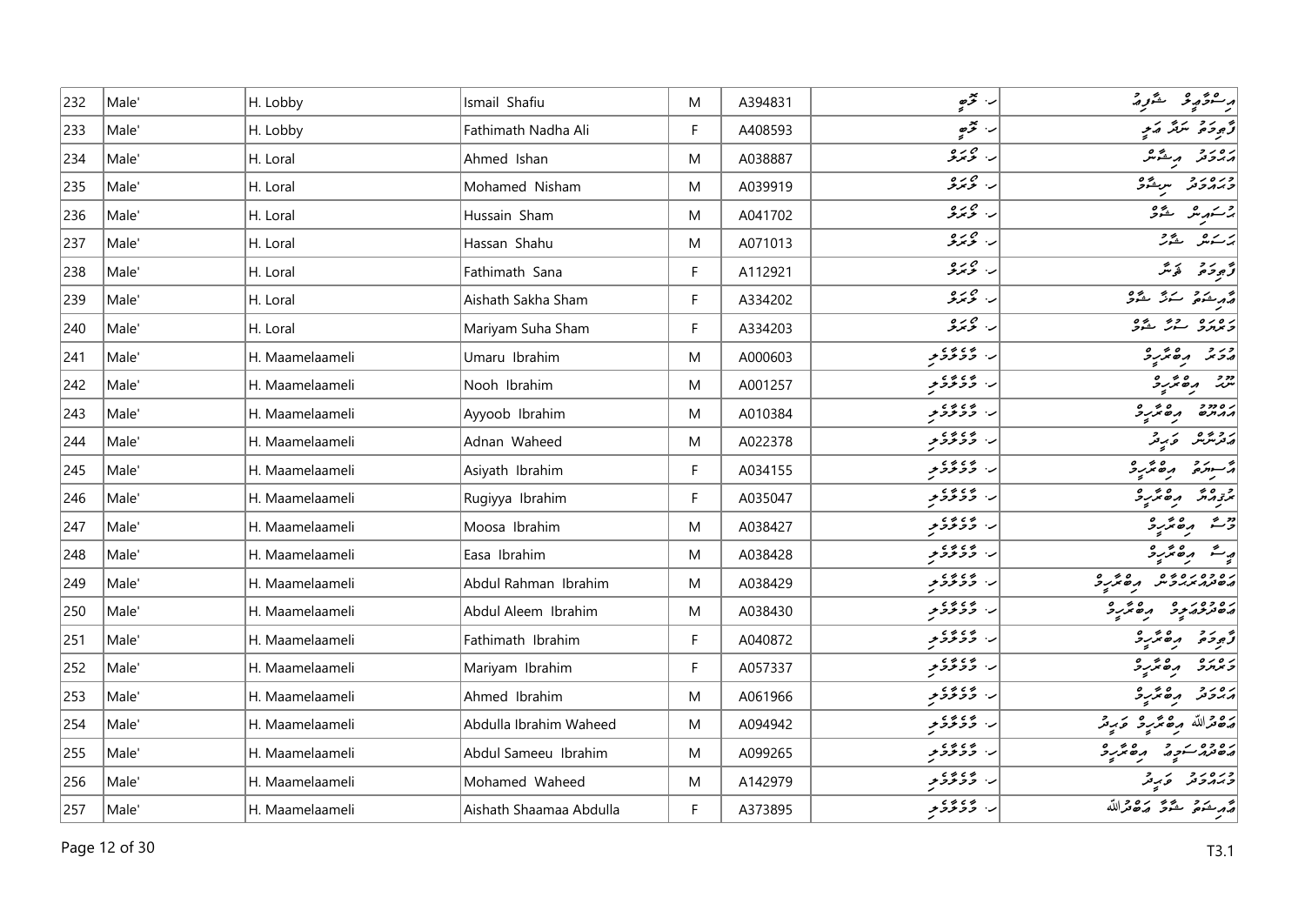| 258 | Male' | H. Maamelaameli | Mohamed Faisal Ahmed   | M           | A403403 | ر. ۇۇۋۇم                   | כנסגב צג היב גם גם ב                  |
|-----|-------|-----------------|------------------------|-------------|---------|----------------------------|---------------------------------------|
| 259 | Male' | H. Manaaf       | Aminath Rasheeda       | $\mathsf F$ | A038347 | ر . ئەنگە                  | أأرمز المتحفظ المتحفظة                |
| 260 | Male' | H. Marine Dream | Ibrahim Shuhad         | M           | A036427 | ر. ۇىرىدى برۇ              | وەتزرو<br>ر ج بر حر<br>مشترکتر        |
| 261 | Male' | H. Marine Dream | Ahmed Sunoosy          | M           | A036428 | ر. د بر شنگ برد            | ره رو در دور<br>دربرو در سنگرسو       |
| 262 | Male' | H. Marine Dream | Mariyam Waheedha       | F           | A036429 | ر. د برمرو برد             | و دره در په                           |
| 263 | Male' | H. Marine Dream | Fathimath Siusa        | F           | A036439 | ر. ۇىرىدى برۇ              | أزودة سيرمش                           |
| 264 | Male' | H. Marine Dream | Aminath Aroosha        | F           | A037093 | ر. ۇىرىش برۇ               | أروسكو المردون                        |
| 265 | Male' | H. Marine Dream | Aishath Dhilsana       | F           | A063622 |                            | ۇرمۇق برۇشە                           |
| 266 | Male' | H. Marine Dream | Ahsan Abdul Rahman     | M           | A099449 | ر. ۇىرىدى برۇ              | ره ده ده ده ده ده و                   |
| 267 | Male' | H. Marine Dream | Ali Haisam             | M           | A140742 | ر. ۇىرىش برۇ               | أرشح ستهرجوه                          |
| 268 | Male' | H. Marine Dream | Arushidha Abdul Rahman | F           | A353995 | ر کا دیگر دیگر دیگر        | קר הם קספסקסטים<br>התייבות הסנקות הכת |
| 269 | Male' | H. Marine Dream | Afnaan Abdul Rahman    | F           | A366242 | ر. ۇىرىش برۇ               | رەپ ە رەپەرەپەر<br>مۆشىر مەھىرمەرگەش  |
| 270 | Male' | H. Mayyaa       | Hussain Naseem         | M           | A059621 | ر کە دەپ                   | چەسەر مەسرى                           |
| 271 | Male' | H. Meenaaz      | Shaaheen Hameed        | M           | A034430 | ر. وبڈھ                    | ڪرير پارچ                             |
| 272 | Male' | H. Meenaaz      | Hala Hameed            | F           | A035414 | ر. ویژهی                   | رُوَ رَدِيرَ                          |
| 273 | Male' | H. Meenaaz      | Sham'aa Hameed         | F           | A040113 | ر. وبڈھ                    | أخذوها أروقر                          |
| 274 | Male' | H. Meenaaz      | Shaffa Hameed          | F           | A040114 | ر. ویژهی                   | شەھەتى<br>برَحٍ قر                    |
| 275 | Male' | H. Meenaaz      | Hanaan Hameed          | F           | A040538 | ر. چېگچ                    | پَسَّرْسُ بَرَدٍ ثَرِ                 |
| 276 | Male' | H. Meenaaz      | Yassin Hameed          | M           | A040758 | ار، ویژه<br>ا              | ېژىسونتر كەرد <i>ۇ</i><br>ئ           |
| 277 | Male' | H. Meenaaz      | Maumoon Hameed         | M           | A041064 | ار، <sub>ج</sub> معی<br>—— | ק פרפית הפית<br>  <i>ב</i> וקבית הפית |
| 278 | Male' | H. Meenaaz      | Fazloon Hameed         | M           | A047946 | ر. ویژهی                   | ۇ جەدەر بەر بەر                       |
| 279 | Male' | H. Meenaaz      | Azza Hameed            | F           | A048833 | ر. چېگچ                    | أروم بردير                            |
| 280 | Male' | H. Meenaaz      | Nabhan Eigan Shaaheen  | M           | A073098 | ر. چېگچ                    | تتم المعالم المستورية المستورية       |
| 281 | Male' | H. Meenaaz      | Hamdun Abdulla Hameed  | M           | A099106 | ر. چېنځ                    | بره وده بره دالله برد د               |
| 282 | Male' | H. Meenaaz      | Mohamed Axam Maumoon   | M           | A106904 | ر. چېگچ                    | כנסגב גםגם גבדבם<br>כגמבת העקב במבית  |
| 283 | Male' | H. Meenaaz      | Abdulla Usaid Maumoon  | M           | A132416 | ر. وٍ مَّرْچ               | رَصْدَاللَّهُ مُرْسَوْرٍ وَمُدَّمَّرٍ |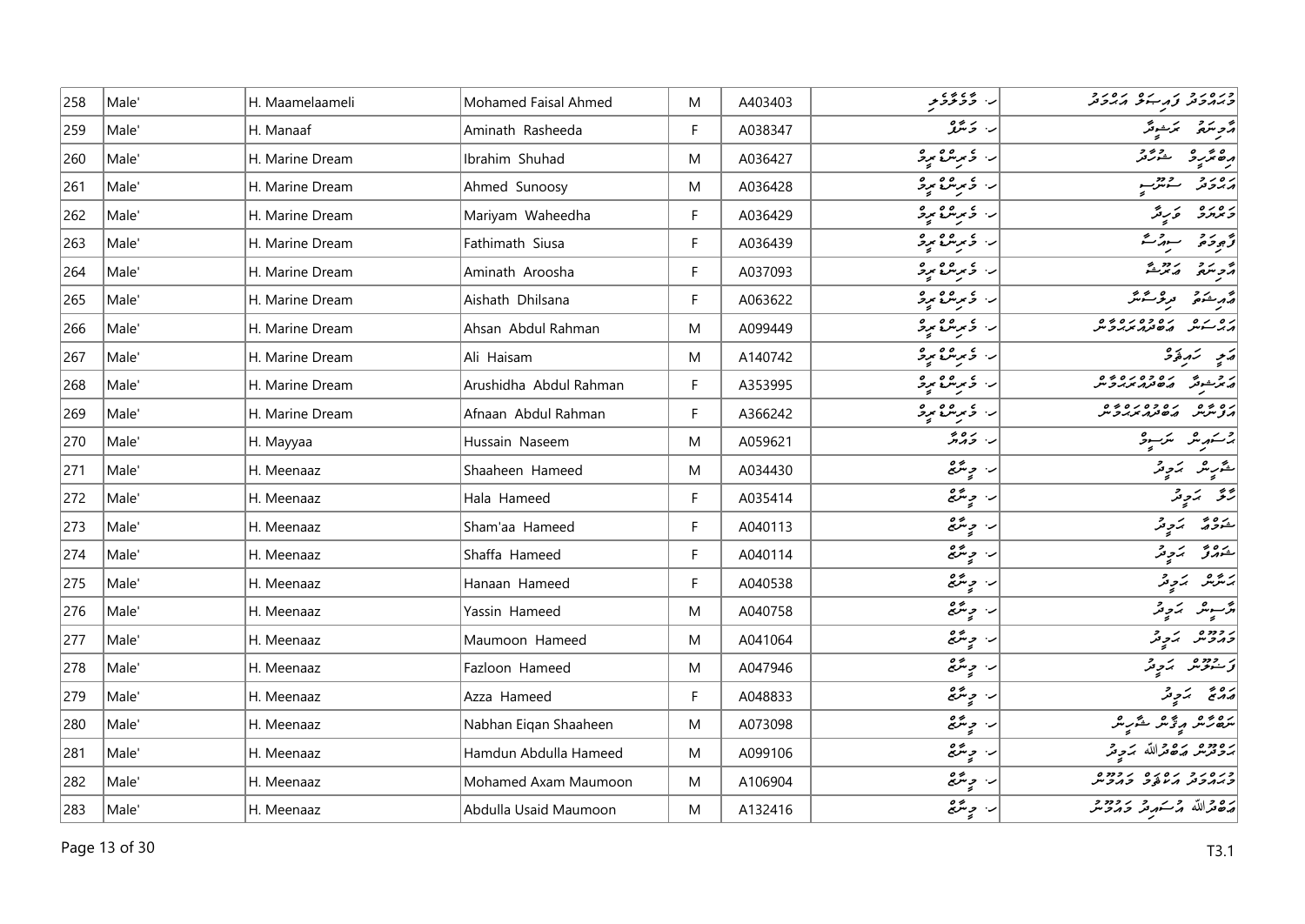| 284 | Male' | H. Meenaaz    | Abdulla Hamad Yassin       | M           | A141311 | ر. چېنم                    | رە داللە بردە مۇسومىر                                                                                                |
|-----|-------|---------------|----------------------------|-------------|---------|----------------------------|----------------------------------------------------------------------------------------------------------------------|
| 285 | Male' | H. Meenaaz    | Ayesha Eaman Yassin        | $\mathsf F$ | A161170 | ار. ويُدْهِج               | مەت مۇھەر سى                                                                                                         |
| 286 | Male' | H. Meenaaz    | Yusuf Yassar Abdul Ghafoor | M           | A333028 | ار. <sub>حی</sub> شی<br>—— | מ כם גם שיכ גם כם ג <del>מיד</del><br>מ— צי תו <i>ג— י</i> צא ו <i>גים בגיב</i> ות בינ                               |
| 287 | Male' | H. Meenaaz    | Easa Aysar Abdul Ghafoor   | M           | A333029 | ار. <sub>حی</sub> شی<br>—— | د شه که سویر ده ۱۶۶٬۰۶۰ و در دور و بر دور و به سر کار در استاده کرد کرد.<br>در سر شهر کار در کار در در و بر دور و سر |
| 288 | Male' | H. Meenaaz    | Ayesha Shamma Maumoon      | $\mathsf F$ | A334249 |                            | و ديگر شورد دروده<br>ورمث شورد دروس                                                                                  |
| 289 | Male' | H. Meenaaz    | Amr Danyal Shamun          | M           | A342043 | ر. وٍ مَّرْج               | ره و ترسرگرو شوره ده<br>پرونز ترسرگرو شورسر                                                                          |
| 290 | Male' | H. Meenaaz    | Nur Danya Shamun           | $\mathsf F$ | A342044 | ر. ویژهی                   | مریز تر سر شوده مر                                                                                                   |
| 291 | Male' | H. Melaim     | Aminath Rasheeda           | $\mathsf F$ | A012470 | ر. د درد                   | أأرجع أأتمر المتفرين                                                                                                 |
| 292 | Male' | H. Melaim     | Ali Nahyk Bin Saudh Yoosuf | M           | A035209 | - د د درد                  | ג'ב ייציע סייר ביו בס בי בי                                                                                          |
| 293 | Male' | H. Melaim     | Fathimath Seema            | F.          | A045245 | ر بمخدفه                   | و به بر د<br>ترجو څخه<br>سيوڅ                                                                                        |
| 294 | Male' | H. Melaim     | Ahmed Muaz                 | M           | A052082 | ر كومرۇ                    | ره رو ووو<br>مهرونس ومقر                                                                                             |
| 295 | Male' | H. Melaim     | Maisoon Saud               | F           | A061897 | ر. د دَر                   | ر دوه دوه<br>درستانگر سوه تر                                                                                         |
| 296 | Male' | H. Melaim     | Rahmath Saud               | F           | A065245 | ر. ۇ ئەر                   | ر ہ ر د د د<br>بربروہ سوبرتر                                                                                         |
| 297 | Male' | H. Melaim     | Hussein Nawaaz             | M           | A066701 | ر. د دَرَمرد               | جر سەر شەرقىقى ئىستىر                                                                                                |
| 298 | Male' | H. Melaim     | Aishath Aniya              | $\mathsf F$ | A067941 | ر. د دَرَمرد               | وأرشكتم وأسرائه                                                                                                      |
| 299 | Male' | H. Melaim     | Mariyam Haifa Shiyam       | F           | A071431 | ر. د درد                   | ويرادوا المروتى المواردة                                                                                             |
| 300 | Male' | H. Melaim     | Mohamed Amdhan Shiyam      | M           | A092918 | ر. ۇ ئەر                   | ورەر د رەپە ھەر                                                                                                      |
| 301 | Male' | H. Melaim     | Sauda Saud                 | $\mathsf F$ | A103550 | ر بمخدفه                   | سەرە سەرە بە                                                                                                         |
| 302 | Male' | H. Melaim     | <b>SUVEYBA SAUD</b>        | F           | A103717 | ر. د درد                   | قۇم بەردو                                                                                                            |
| 303 | Male' | H. Melaim     | Maazin Ahmed Muaz          | M           | A149116 | ر. د درد                   | و ده ده د و وو و<br>د ع س م.رو تر ومر                                                                                |
| 304 | Male' | H. Melaim     | Maaheen Ahmed Muaz         | M           | A321715 | ر. د درد                   | و ده ده ده دوه                                                                                                       |
| 305 | Male' | H. Melaim     | Mohamed Iyas Ilyas         | M           | A321718 | ر. د درد                   | ورەرو روگ روگرے                                                                                                      |
| 306 | Male' | H. Melaim     | Aminath Malak Ali          | F           | A368832 | ر. د درد                   | أزوبترة المادع أيامي                                                                                                 |
| 307 | Male' | H. Merry Rose | Abbas Mohamed              | M           | A047583 | ر، ڈیریزی                  | رەپ دىرەرد                                                                                                           |
| 308 | Male' | H. Merry Rose | Aishath Shehenaz           | F.          | A060154 | ر، د پرېږي                 | پ <sup>ر</sup> در شوځ<br>ے بر مربع<br>مشرک <i>ہ مربع</i>                                                             |
| 309 | Male' | H. Merry Rose | Fathimath Nashyda          | F           | A066200 | ر، ځېږېږي                  | تؤجر فكمش الكرشوش                                                                                                    |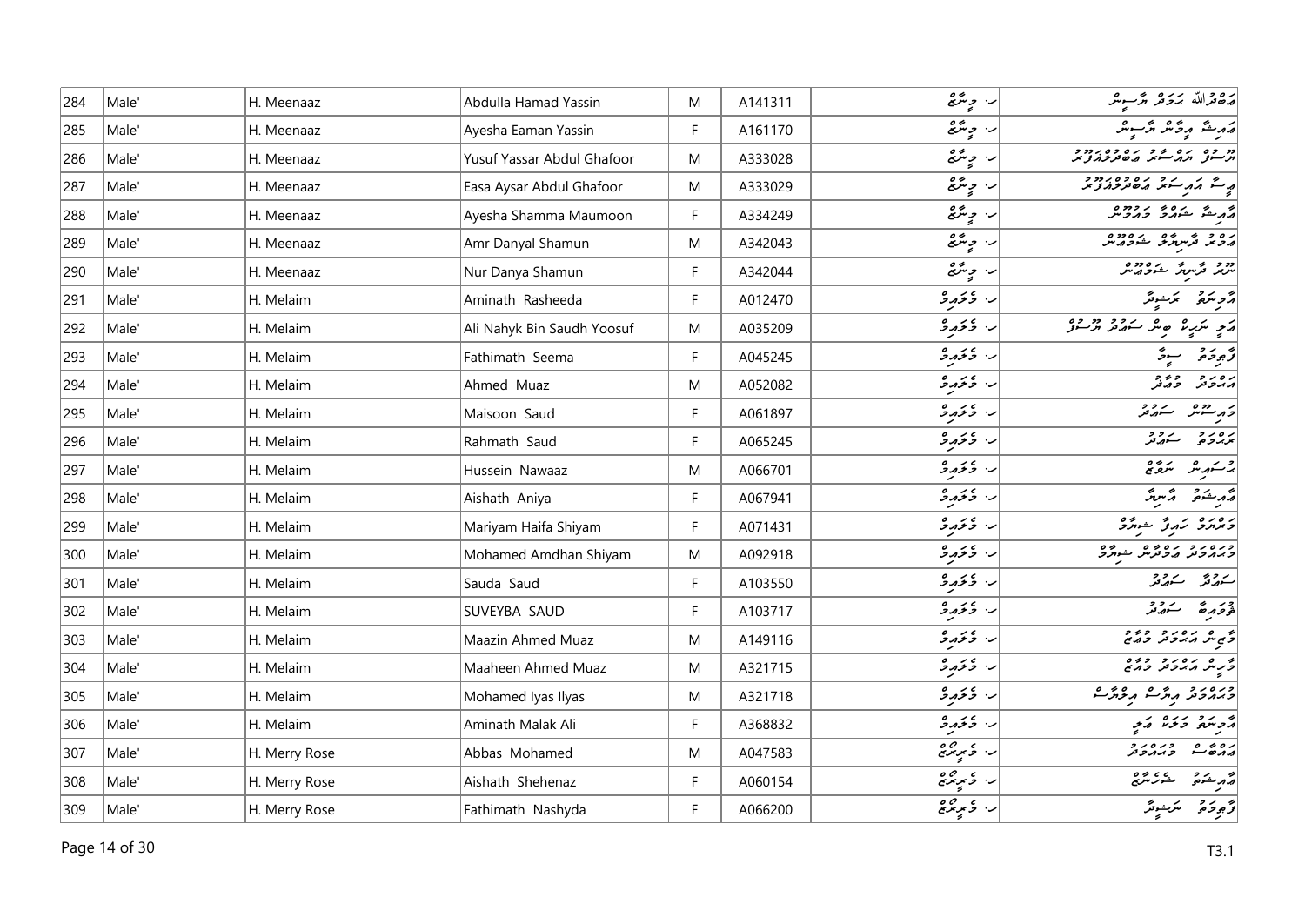| 310 | Male' | H. Merry Rose | Suweydha Mohamed       | F         | A094731 | ر، ځېږېږي         | و ره ر و<br><i>و پر</i> و تر<br>  روړ په                            |
|-----|-------|---------------|------------------------|-----------|---------|-------------------|---------------------------------------------------------------------|
| 311 | Male' | H. Merry Rose | Ansooda Mohamed        | F         | A122882 | ر ، ځېږېږي        | و ره ر د<br>تر <i>د</i> گر<br>بر ۵ دور.<br>مرسر متر                 |
| 312 | Male' | H. Merry Rose | Mohamed Haikal Abbas   | ${\sf M}$ | A333255 | ر. ۇىرىرچ         | כנים כל התעיב התלים                                                 |
| 313 | Male' | H. Miraaz     | Ahmed Abdul Azeez      | M         | A009452 | ار، ویژنج<br>——   | גפגב גפבפגם<br>הגבע השעי <i>כה א</i> ָב                             |
| 314 | Male' | H. Miraaz     | Mohamed Abdul Azeez    | M         | A009453 | ر. و پژو          | כנסגב גסבסגם<br>בגתכת מסתי <i>כמ</i> ץ                              |
| 315 | Male' | H. Miraaz     | Yumna Abdul Azeez      | F         | A009454 | ر. و برَّه        | כם מי הסכם מים<br>הכית הסיניבה מָ                                   |
| 316 | Male' | H. Miraaz     | Hussain Rasheed        | M         | A026036 | ر. و پژو          | چەسكىرىكى ئىك ئىشىرىگى                                              |
| 317 | Male' | H. Miraaz     | Fathimath Manike       | F         | A048381 | ر. و پژه          | ۇ بوخ <sub>ۇ</sub> خوترىئا                                          |
| 318 | Male' | H. Miraaz     | Hawwa Manike           | F         | A049457 | ر. وېژبو          | برە ئەربى                                                           |
| 319 | Male' | H. Miraaz     | Fathimath Abdul Azeez  | F         | A049717 | ر. و برّي         | ژ <sub>موخ</sub> ه ره ده در چ                                       |
| 320 | Male' | H. Miraaz     | Ibrahim Shiham         | M         | A053053 | ر. و برّي         | رەپر<br>رەپرى <sub>ر</sub> و خو <i>ر</i> و                          |
| 321 | Male' | H. Miraaz     | Aishath Manike         | F         | A076012 | ر. و برَّه        | ا په د سنوچ سربا<br>م                                               |
| 322 | Male' | H. Miraaz     | Aminath Abdul Azeez    | F         | A079648 | ر. وېژبخ          |                                                                     |
| 323 | Male' | H. Miraaz     | Fahudh Abdul Azeez     | ${\sf M}$ | A141464 | ر. و پژه          | و دو په دوه ده د کار د                                              |
| 324 | Male' | H. Miraaz     | Ahmed Raafy Shiham     | ${\sf M}$ | A187187 | ر. و پژم          | أرورو المحمو المورثاة                                               |
| 325 | Male' | H. Miraaz     | Fathimath Rukha Shiham | F         | A188188 | ار، ویژنج<br>ا    | و ده چرگ جرگ                                                        |
| 326 | Male' | H. Miraaz     | Ahmed Maaiz            | M         | A325280 | ر. وېژبخ          | $\begin{pmatrix} 0 & 0 & 0 \\ 0 & 0 & 0 \\ 0 & 0 & 0 \end{pmatrix}$ |
| 327 | Male' | H. Navaagan   | Tholhath Ali Jaleel    | M         | A012684 | ر، سرگار ه        | أبرور و مَرٍ وَمِرِ وَ                                              |
| 328 | Male' | H. Navaagan   | Rifaath Ali Jaleel     | M         | A024940 | ر، سرگار هر       | برزمة كمي في و                                                      |
| 329 | Male' | H. Navaagan   | Ibrahim Ali Jaleel     | M         | A036726 | ر سرگار ہے۔       | رە ئەر ئە ئەندە                                                     |
| 330 | Male' | H. Navaagan   | Mohamed Ali Jaleel     | M         | A041667 | ر، سرگار ه        |                                                                     |
| 331 | Male' | H. Navaagan   | MOHAMED NISHAN JALEEL  | M         | A045145 | ر، سرگار ه        | ورەرو سرىشىر قەرو                                                   |
| 332 | Male' | H. Navaagan   | Ahmed Ali Jaleel       | M         | A059503 | ر، سرگار ہ        |                                                                     |
| 333 | Male' | H. Navaagan   | Ismail Ali Jaleel      | M         | A060300 | ر، سرگار هر       | ر څوګړی کې تړیو                                                     |
| 334 | Male' | H. Navaagan   | Fathimath Mohamed      | F         | A069403 | ر، سَرَةَ رُ مَرْ | و ده دره دره<br>وچوه درمددند                                        |
| 335 | Male' | H. Navaagan   | Zuleikha Ali Jaleel    | F         | A113555 | ر، سرگار ہ        | فرقرير تەي قايد                                                     |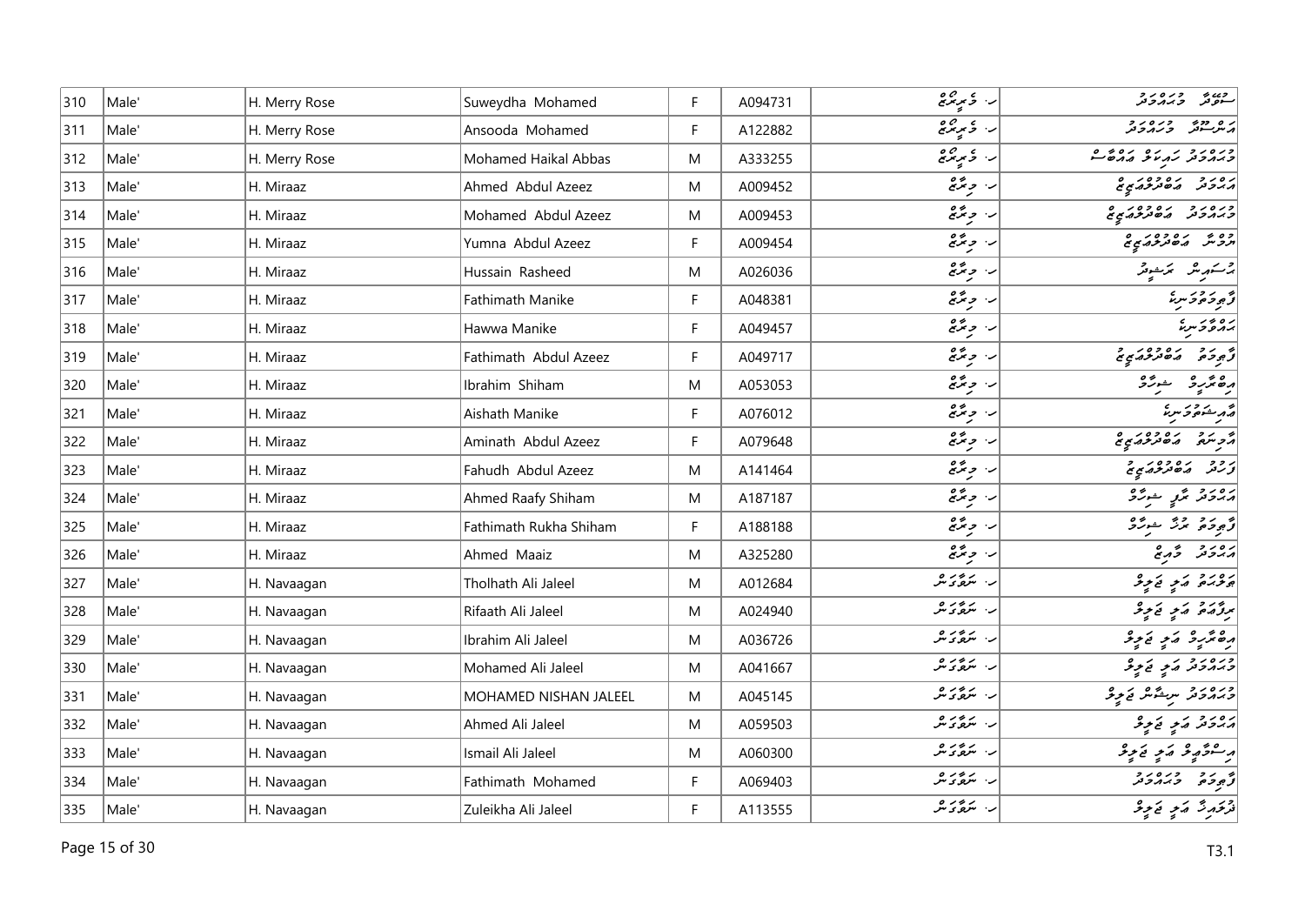| 336 | Male' | H. Navaagan     | Mariam Ali Jaleel           | F           | A122493 | ر، سرگار ہ           |                                       |
|-----|-------|-----------------|-----------------------------|-------------|---------|----------------------|---------------------------------------|
| 337 | Male' | H. Navaagan     | Aishath Ihusana Jaleel      | F           | A123139 | ر، سره بر ه          | ۇرىيە روشەر ئ                         |
| 338 | Male' | H. Navaagan     | Rifhath Ali Jaleel          | M           | A123148 | ر، سرگار ہ           | بروثرة كالمح فالمحيض                  |
| 339 | Male' | H. Navaagan     | Shiuna Ali Jaleel           | E           | A123161 | ر، سرگار ہ           | جوړش کړې ځېږ                          |
| 340 | Male' | H. Navaagan     | Maheel Ali Jaleel           | M           | A123162 | ر، سرگار ہ           | دَرِدْ كَمَنٍ يَجْرِدْ                |
| 341 | Male' | H. Navaagan     | Aminath Jaleel              | F           | A146543 | ر، سرگار ہ           | أأدويتهم الأمج والمحر                 |
| 342 | Male' | H. Navaagan     | Hassan Rishwan Jalyl        | M           | A158080 | ر، سرگار هر          | يُرَسَمَسُ بِرِيشُوَسُ فَيَجِعُ       |
| 343 | Male' | H. Navaagan     | THANAAL THOLHATH JALEEL     | $\mathsf F$ | A161437 | ر، سرگار ه           | برود بروبرد بمرو                      |
| 344 | Male' | H. Navaagan     | Fathimath Ainie Jaleel      | F           | A330400 | سر پور ہ             | وحدقته وأوس فأوفح                     |
| 345 | Male' | H. Navaagan     | Mohamed Jaish Ismail        | M           | A333484 | ر، سَرَةَ رُ سُ      | ورەرو يەر ھ رے گھر                    |
| 346 | Male' | H. Navaagan     | Aishath Raida Mohamed Saeed | F           | A347476 | ر، سره پر ه          | م دو برد و ده دو کرد                  |
| 347 | Male' | H. Neel Villa   | Lubna Mohamed Zahir Hussain | F.          | A022829 | ر. سردگروگر          | כס מ כנסנפי גל גלות ות                |
| 348 | Male' | H. Neel Villa   | Vaail Mohamed Zahir Hussain | M           | A027270 | ر. سروگرو            | و دو دره در در در در سکر ش            |
| 349 | Male' | H. Neel Villa   | Naila Ibrahim Kaleyfaanu    | $\mathsf F$ | A027271 | ر. سردگروگر          | بثمر قرم مرکز می در می شود.           |
| 350 | Male' | H. Neel Villa   | Dr Mohamed Zahir Hussain    | M           | A027272 | ر. سردگروگر          | ، پر <i>ویرمروز پخ برتر پر شهر</i> شر |
| 351 | Male' | H. Neel Villa   | Leena Mohamed Zahir Hussain | F           | A027273 | ر. سروگرو            | وير ويرودو للمريز برسكرير             |
| 352 | Male' | H. Neel Villa   | Anaan Mohamed Bushry        | F           | A328704 | ر. سردگروگر          | أرشر وبرودو وصفي                      |
| 353 | Male' | H. Noofiya      | Ahmed Iyaz                  | M           | A040495 | ر. متنوبر            | גם ג' בית<br>ג' ג' בית ג'             |
| 354 | Male' | H. Noofiya      | Mariyam Imna                | F           | A040512 | ر. شمویز             | גםגם הכית                             |
| 355 | Male' | H. Noofiya      | Abdulla Irufaan             | M           | A141769 | ر، سمجر مر           | ەھىراللە<br>ە ئىرتى شر                |
| 356 | Male' | H. Noofiya      | Ismail Ishal                | M           | A261929 | ر. متنوبر            | برحوح يو برخو                         |
| 357 | Male' | H. Noofiya      | Ibrahim Ishan               | M           | A321568 | ر، سرویز             | رەئرى رىئىر                           |
| 358 | Male' | H. Nookurikeela | Ismail Amir Riza            | M           | A026498 | ر، میں بررہ بر       | ر جۇمپۇ مۇمبۇ برگ                     |
| 359 | Male' | H. Nookurikeela | Mohamed Riza                | M           | A032425 | ر. متره بررند        | ورەرو برگ                             |
| 360 | Male' | H. Nookurikeela | Abbas Adil Riza             | M           | A036686 | ر، شره بررندگی<br>رو | روء ۾ ورد برگ                         |
| 361 | Male' | H. Nookurikeela | Usman Affan Riza            | M           | A038448 | ر. شرا بربانچه       | وە دە دە دە ئەر                       |
|     |       |                 |                             |             |         |                      |                                       |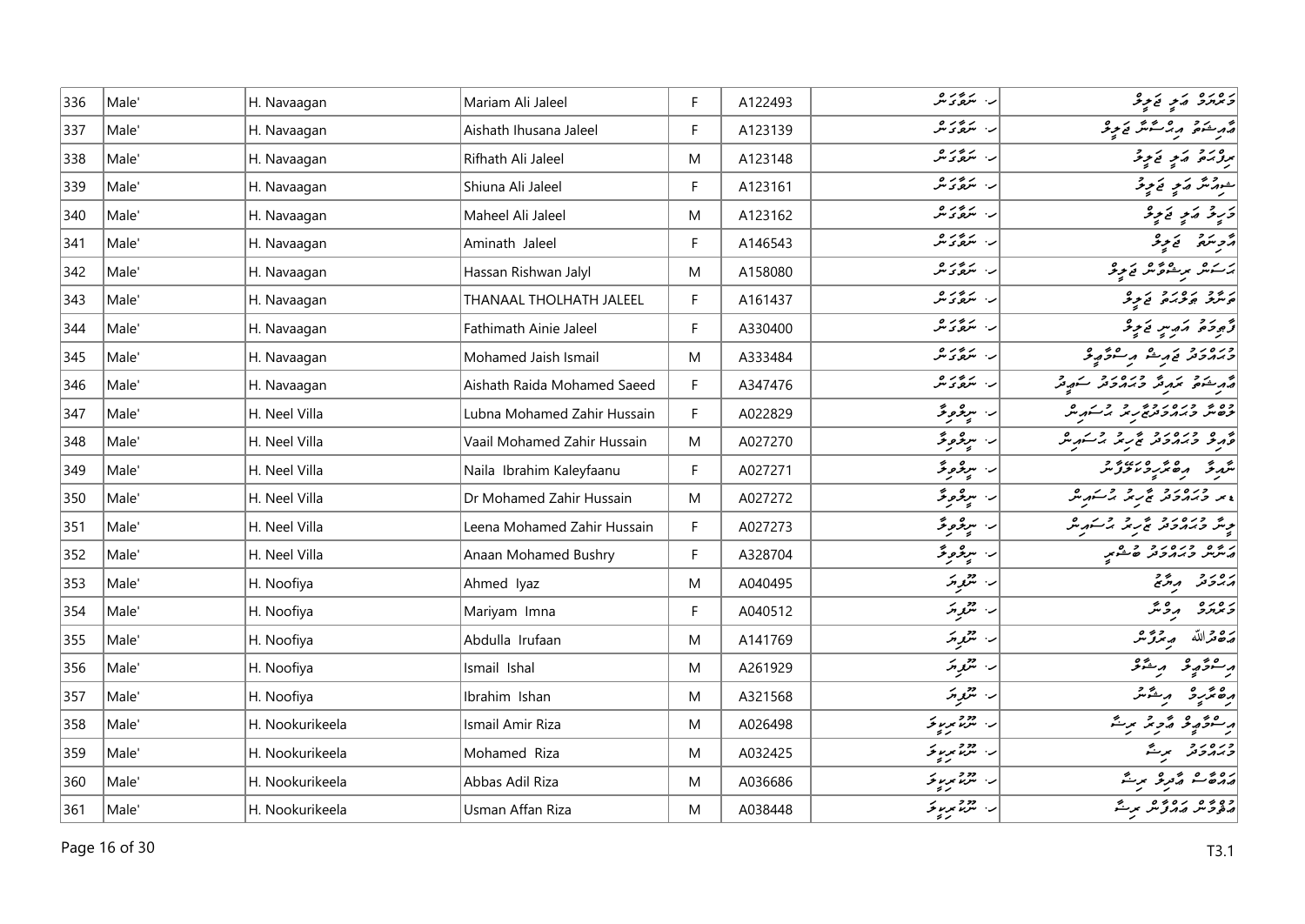| 362 | Male' | H. Nookurikeela     | Abdul Gadir Shafee Riza    | M           | A038449 | لەر مەدەبىرىدىكى<br>مەسىم                       | رە دويىرىز ئىگروپە بېت                              |
|-----|-------|---------------------|----------------------------|-------------|---------|-------------------------------------------------|-----------------------------------------------------|
| 363 | Male' | H. Nookurikeela     | Abdul Rahman Athif Riza    | M           | A038451 | سا میں مربوعہ<br> سا میں مربوعہ                 |                                                     |
| 364 | Male' | H. Nookurikeela     | Muraarath Mohamed          | F           | A041003 | ر. مترنا برمایخه                                |                                                     |
| 365 | Male' | H. Nookurikeela     | Abdulla Samee Riza         | M           | A047588 | سىستەمبەر<br>سىستىمبور                          | رَة قِرَاللّهَ تُحْرِ مِنْ مَّ                      |
| 366 | Male' | H. Nookurikeela     | Moosa Asim Riza            | M           | A054383 | ر، شرایموریونچه                                 | وحث كالبرو الربثا                                   |
| 367 | Male' | H. Nookurikeela     | Fathimath Muna Riza        | F           | A062328 | ر. شرا بر با بحر<br>برا                         | وٌوِدَةٍ وَسَرٌ بِرِتٌ                              |
| 368 | Male' | H. Nookurikeela     | Hawwa Shafeea Riza         | F           | A097724 | ر، متره برمانچه<br>ر                            | روم خر <i>ړه بر</i> گ                               |
| 369 | Male' | H. Nookurikeela     | Aishath Maurifa Mohamed    | $\mathsf F$ | A121484 | ر، نتر، تر با ئە<br>ر                           | مەرشۇم دەبرۇ دىرەرد                                 |
| 370 | Male' | H. Nookurikeela     | Fathimath Shifa Riza       | F.          | A146634 | ر، گېزمانورنو کې<br>مړينې                       | أرتجوهم حررتم المرحثة                               |
| 371 | Male' | H. Nookurikeela     | Ahmed Maleeh Mohamed       | M           | A146926 | ر، نتر، بربانچه<br>ر                            | رەر د رو درەرد                                      |
| 372 | Male' | H. Nookurikeela     | Abdul Basith Rilwan Riza   | M           | A153455 | <br> سا میره مربوعه                             | رە دە بەر مەن ئەر بىر                               |
| 373 | Male' | H. Nookurikeela     | Mariyam Nashwa Asim        | F           | A155703 | ر. متر المربوع<br>ر                             | נים נים המידע הליינים                               |
| 374 | Male' | H. Nookurikeela     | Asiyath Manhaath Mohamed   | F           | A161734 | ر، شرانم برمانچه<br>ر                           | ו אי אי גם זים דים גב                               |
| 375 | Male' | H. Nookurikeela     | Mohamed Nabeeh Asim        | M           | A339899 | ر به میزباند که به تر<br>مربع مربو              | ورەرو ئەھ ئەسرو                                     |
| 376 | Male' | H. Nookurikeela     | Fathimath Nafha Asim       | F           | A339900 | ر، نتر، تر با ئە                                | وتجوفا والمروقة الأسوف                              |
| 377 | Male' | H. Nookurikeela     | Mohamed Aman Arif          | M           | A342870 | ر، متر المربوعي<br>ا                            | ورەر د ررە پرو                                      |
| 378 | Male' | H. Nookurikeela     | Shaimal Abdulla Samee Riza | M           | A350222 | ر. نېژنو <sub>مربو</sub> بو                     | خىرىۋ ھەتراللە گو برگ                               |
| 379 | Male' | H. Nooranee Asseyri | Ahmed Shareef Abdul Rahman | M           | A155199 | ر. میرتر میروگر می مو                           | ره رو د عرو ره وه ره وه<br>درونر شوبرز دره در مدروس |
| 380 | Male' | H. Nooranee Asseyri | Khadheeja Ahmed            | $\mathsf F$ | A155200 | ر. مرتز سرزه می                                 | زَمِرِيحَ 1.250                                     |
| 381 | Male' | H. Nooranee Asseyri | Mohamed Joodhu             | M           | A345811 | ر. ترېزسرندو شمېر                               | وره رو دوو<br><i>وبرور قو</i> تر                    |
| 382 | Male' | H. Nooranee Asseyri | Mariyam Nisha              | F           | A345812 | ر. تر <sub>م</sub> گر سرمر <sub>مر</sub> محصوبه | ر ه ر ه<br><del>ر</del> بربرگ<br>سرينگو             |
| 383 | Male' | H. Nooranee Asseyri | Fathimath Mohamed          | F           | A350830 | ر. ترتز سرز دیگر می                             | و ده دره دو<br>وگړونو وبرون                         |
| 384 | Male' | H. Nooranee Asseyri | Aminath Abdul Razzag       | F.          | A355917 | ر. ترتز سرز من مناسر                            | 2 4 0 1 0 7 0 1<br>1 1 4 4 5 7 8 7 8 8<br>ړځ سرچ    |
| 385 | Male' | H. Piyaaz           | Hawwa Ziyanee              | F           | A012229 | ر. بورژی                                        | برەپچ<br>ىي مركبير                                  |
| 386 | Male' | H. Piyaaz           | Mariyam Shiranee           | F           | A039294 | ر. بورژی                                        | ر ه ر ه<br><del>ر</del> بربر د<br>ے پڑ سر<br>مر     |
| 387 | Male' | H. Piyaaz           | Mohamed Madeeh             | M           | A044335 | ر. بورژیج                                       | ورەر دېر                                            |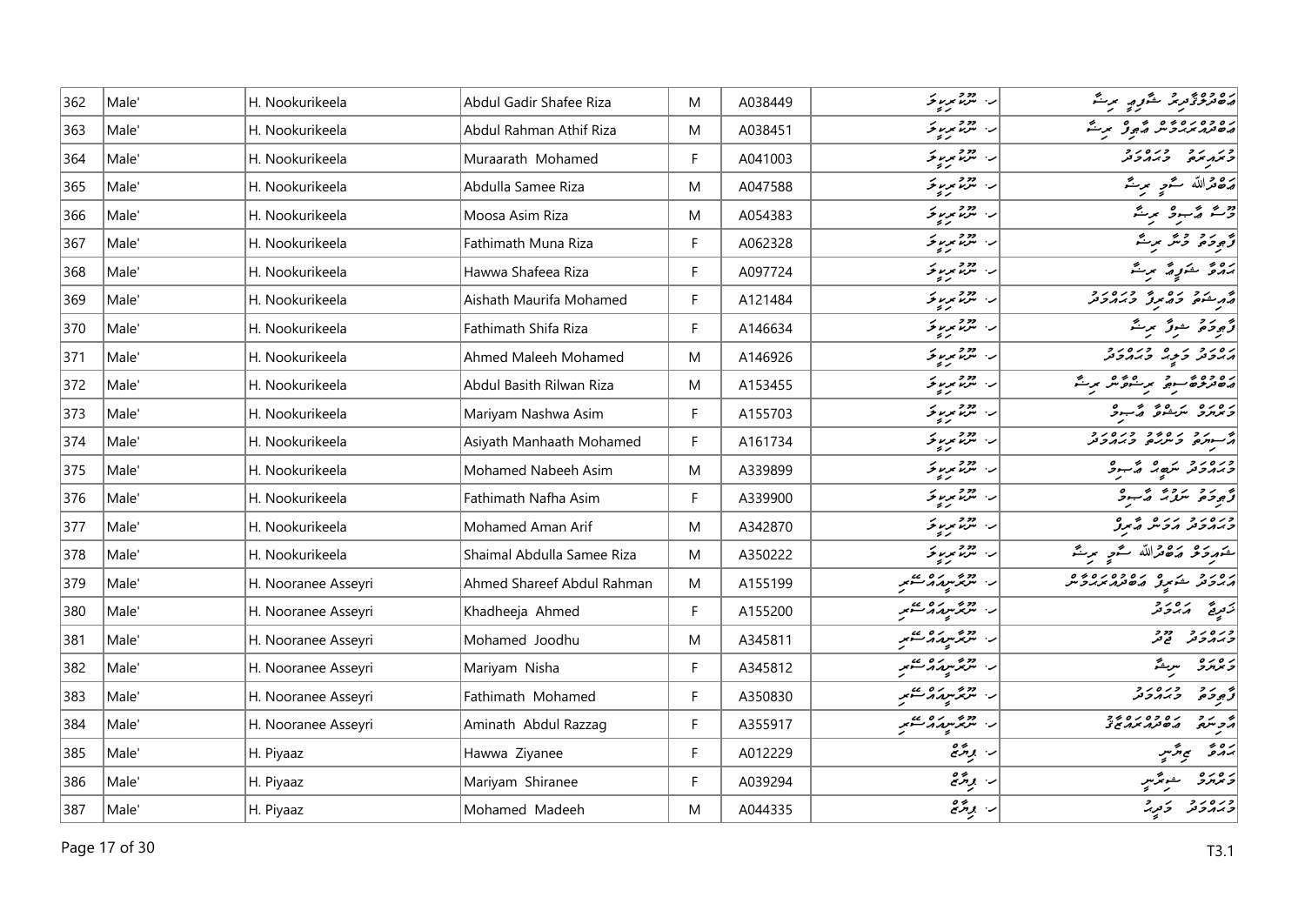| 388 | Male' | H. Piyaaz      | Abdulla Naseeh                                    | M           | A048863 | ر. بورد ج             | 505 الله مترجية                                                              |
|-----|-------|----------------|---------------------------------------------------|-------------|---------|-----------------------|------------------------------------------------------------------------------|
| 389 | Male' | H. Piyaaz      | AISHATH SHIYAANI                                  | E           | A052083 | ر. بورچ               | ۇرمىشكە ھەركىر                                                               |
| 390 | Male' | H. Piyaaz      | Ahmed Mamdhooh                                    | M           | A056514 | ر. بورچ               | נסני נסיכם<br>הגבת בכתג                                                      |
| 391 | Male' | H. Piyaaz      | Abdul Matheen                                     | M           | A056604 | ر. بورچ               | ره وه ر<br>مه مرود <sub>مو</sub> مر                                          |
| 392 | Male' | H. Piyaaz      | Mariyam Masitha                                   | F           | A057778 | ر. بورچ               | رەرە ئەسەگە                                                                  |
| 393 | Male' | H. Piyaaz      | Aishath Saeeda                                    | F           | A059687 | ر. بورگرمج            | مەر شىم ئىسىمى ئىش                                                           |
| 394 | Male' | H. Piyaaz      | Asiyath Shany                                     | F           | A065508 | ر. بورچ               | أم سورة ستوسر                                                                |
| 395 | Male' | H. Piyaaz      | Aminath Rukhsaar Mamdhooh                         | F           | A070822 | ر. بورگرمج            | و دو وه ده ده ده ده                                                          |
| 396 | Male' | H. Piyaaz      | Abdulla Zabeeh                                    | M           | A076564 | ر. بورچ               | ح قوترالله تج حوثر                                                           |
| 397 | Male' | H. Piyaaz      | Fathimath Jumana Madheeh                          | F           | A126708 | ر. بورچ               | و دو وويژ کېږد                                                               |
| 398 | Male' | H. Piyaaz      | Mohamed Raisaan Mamdhooh                          | M           | A333146 | ر. بورژی              | ورەرو بەر شەر دەەە                                                           |
| 399 | Male' | H. Piyaaz      | Aishath Nazaha Zabeeh                             | F           | A338901 | ر. بورچ               | و المستعمر المتحدث المجمع الم                                                |
| 400 | Male' | H. Piyaaz      | Aishath Raula Mamdhooh                            | F           | A349804 | ر. بورژی              | د دره ده ده ده ده ده د                                                       |
| 401 | Male' | H. Raalhu Fonu | Ahmed Shahid                                      | M           | A051916 | ر، بۇدىرە<br>ر، بۇرۇش | پره د حر مقررته<br>  پرېدونه حسمت                                            |
| 402 | Male' | H. Raalhu Fonu | Kaif Ahmed Shahid                                 | M           | A329945 | ر، بۇدىرە<br>ر، بۇرۇش | أنارو أرورو كمارو                                                            |
| 403 | Male' | H. Rangali     | Fazlee Ageel                                      | M           | A034959 | ر، ئەنگەنچە           | أقرشوا أترتوفر                                                               |
| 404 | Male' | H. Rangali     | Ihsana Ageel                                      | F           | A034960 | ر، ئەشمەر             | أرواع المتعجم أأتمام والمحياني                                               |
| 405 | Male' | H. Rangali     | Sulthana Ageel                                    | $\mathsf F$ | A034961 | ر، ئەنگەنچە           | دەپ ئەتبى                                                                    |
| 406 | Male' | H. Rangali     | Husnee Ageel                                      | M           | A040004 | ر، ئەشمەر             | ر مشهر الاتباعي                                                              |
| 407 | Male' | H. Rangali     | Maadhihu Mahudhee                                 | M           | A166067 | ر. ئەشكەم             | وحيرة وترمي                                                                  |
| 408 | Male' | H. Rangali     | Mohamed Maahu Mahudhee                            | M           | A166068 | ر. ئەشقەر             | ورەر د دە رور                                                                |
| 409 | Male' | H. Rangali     | Sulthan Saamee Abdul Rahman<br>Ageel              | M           | A340858 | ر. ئەنگەنجە           |                                                                              |
| 410 | Male' | H. Rangali     | <b>SULHAN SAAMEE ABDUL</b><br><b>RAHMAN AGEEL</b> | M           | A340862 | ر. ئەنگەنجە           | - <i>2000 گو م</i> ەدەرە 2000 كويىتى<br>سوپرىش سۇچ مەھە <i>مەيدى</i> س مەنچى |
| 411 | Male' | H. Rangali     | Ahmed Majdhan Husnee Ageel                        | M           | A340867 | ر، ئرىشى ئو           | رەرد رەپەە جەمھىر كەتبى                                                      |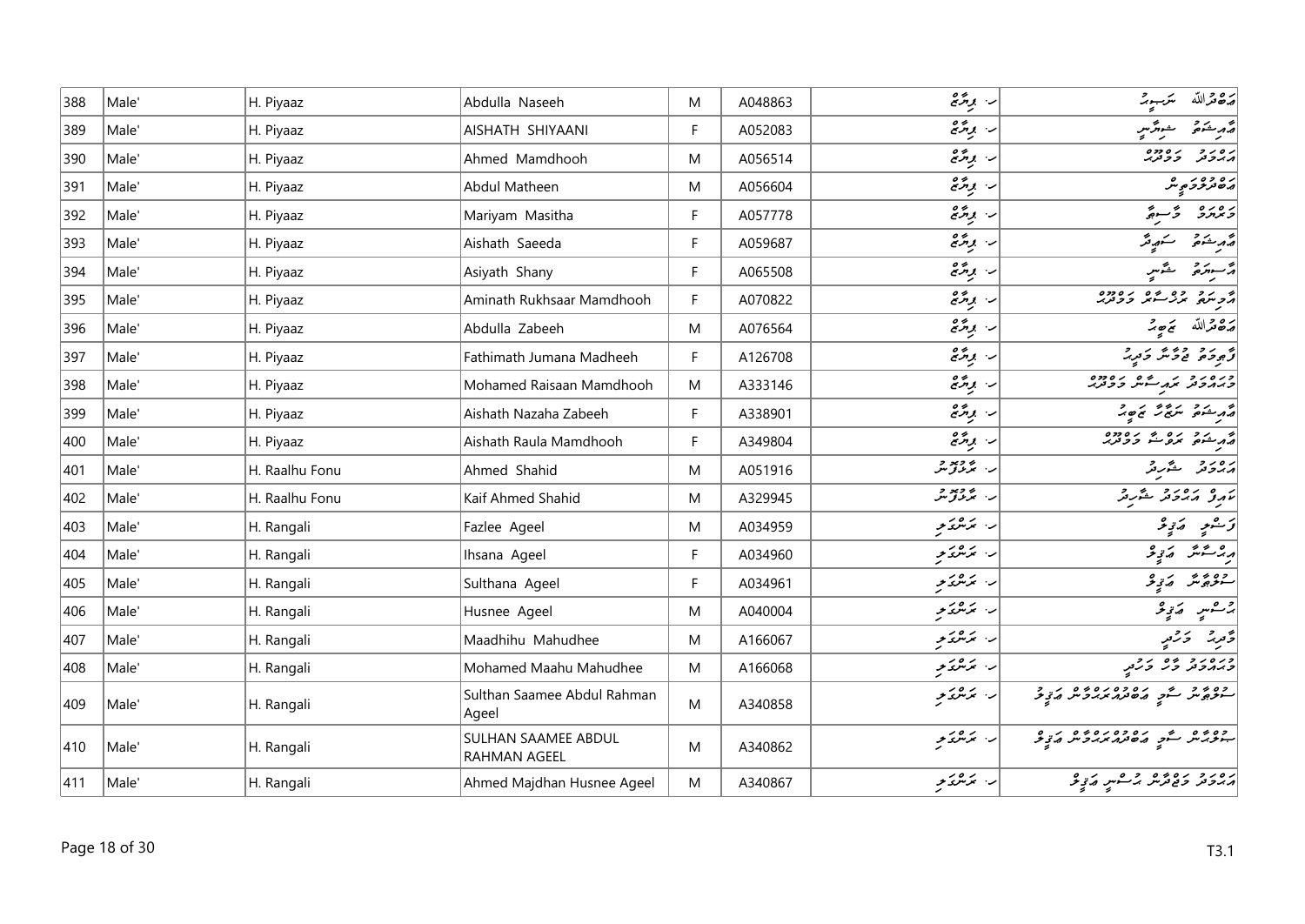| 412 | Male' | H. Rangali     | Dr. Mohamed Rushdhan Husnee<br>Ageel | M  | A340871 | ~ ئىگرىمۇ                    | ورەرد برخوش پر عسر مەيگى<br>بره بر<br>٤ نو ځا مر |
|-----|-------|----------------|--------------------------------------|----|---------|------------------------------|--------------------------------------------------|
| 413 | Male' | H. Rangali 1   | Saamee Ageel                         | M  | A012688 | ر، ئەنگەنچە 1                | گەچ كەتپىۋ                                       |
| 414 | Male' | H. Rangali 1   | Aminath Akhuraaz                     | F  | A146995 | ر. ئىگەنگە بول               | أترجع المزمري                                    |
| 415 | Male' | H. Rangali 4   | Hamdhy Ageel                         | M  | A035020 | ر، ئىرىشكە بو 4              | پروېږ کانځ وگړ                                   |
| 416 | Male' | H. Rangali 7   | Mahudhee Ageel                       | M  | A026012 | ر، برگرد 7                   | ئەرقىيە ئەتمانچە ئى                              |
| 417 | Male' | H. Rangali 7   | Ahmed Manih Mahudhee                 | M  | A166066 | ر. برمریز و 7                |                                                  |
| 418 | Male' | H. Reward      | Ismail Zahir                         | M  | A026714 | ر. بره بره                   | وستوفي في الم                                    |
| 419 | Male' | H. Reward      | Fathimath Zulfa Mohamed              | F  | A032422 | ر. بره بره                   | ء رو وه و وره رو<br>ژب <i>وده</i> با دو ديگرد    |
| 420 | Male' | H. Reward      | Thohira Aboobakuru                   | F  | A049778 | ر. بره بره                   |                                                  |
| 421 | Male' | H. Reward      | Aishath Rasheeda                     | F  | A053773 | ر مرغ مره<br>ر               | أقهر مشكاة والمتمر المتحدث                       |
| 422 | Male' | H. Reward      | Mohamed Irshan                       | M  | A055044 | ر. بره بره                   | ورەرو مەشكىر                                     |
| 423 | Male' | H. Reward      | Hassan Emaan                         | M  | A100735 | ر. برء بره                   | ير سكر مركز مر                                   |
| 424 | Male' | H. Reward      | Mariyam Lua Zuhair                   | F  | A104169 | ر، بره بره                   | 2 12 23 0101                                     |
| 425 | Male' | H. Reward      | Fathmath Malha Naeem                 | F. | A132385 | بالمحرومة                    | وتجوحه وتحدث تتمدح                               |
| 426 | Male' | H. Reward      | Ismail Hoodh Zuhair                  | M  | A144588 | ر ، بره بره                  | ر صو پو دو در بر بر                              |
| 427 | Male' | H. Reward      | Aminath Rifqa                        | F  | A147472 | ر. بره بره                   | أأزجا سيروتخ                                     |
| 428 | Male' | H. Reward      | Mohamed Mimrah Naeem                 | M  | A362815 | ر. بره بره                   | 2000 2000 0000                                   |
| 429 | Male' | H. Reward      | Hawwa Ula Ismail                     | F  | A371124 | ر. بره بره                   | رەپ دې رەپرو                                     |
| 430 | Male' | H. Roze Land   | Aminath Suneetha                     | F  | A080196 | ر به مورد و ه<br>ر به مورد د | أزويتمو سنسبقي                                   |
| 431 | Male' | H. Sandy Beach | Rifaa-ath Saeed                      | F  | A002234 | ر. سىش ھەر                   | بروژه جو سکه سکه تر                              |
| 432 | Male' | H. Sandy Beach | Yooshau Saeed                        | M  | A035855 | ر. ڪشوم گو                   | دو بر د مر در<br>  در شورد مسکوپه در             |
| 433 | Male' | H. Sandy Beach | Juwairiya Saeed                      | F  | A046491 | 8012                         | בפת מרית המבר                                    |
| 434 | Male' | H. Sandy Beach | Huzaifa Mohamed                      | F  | A059114 | ر. ڪشو ھگو                   | בזקל בגםנב                                       |
| 435 | Male' | H. Sandy Beach | MAEESHA SAEED                        | F  | A062326 | ر. سىشمو ھۇ                  | وَرِيدٌ سَرِيرٌ                                  |
| 436 | Male' | H. Sandy Beach | Asiyath Saeed                        | F. | A062327 | ر. سىش ھۇ                    | أو سود محمد المستوجد                             |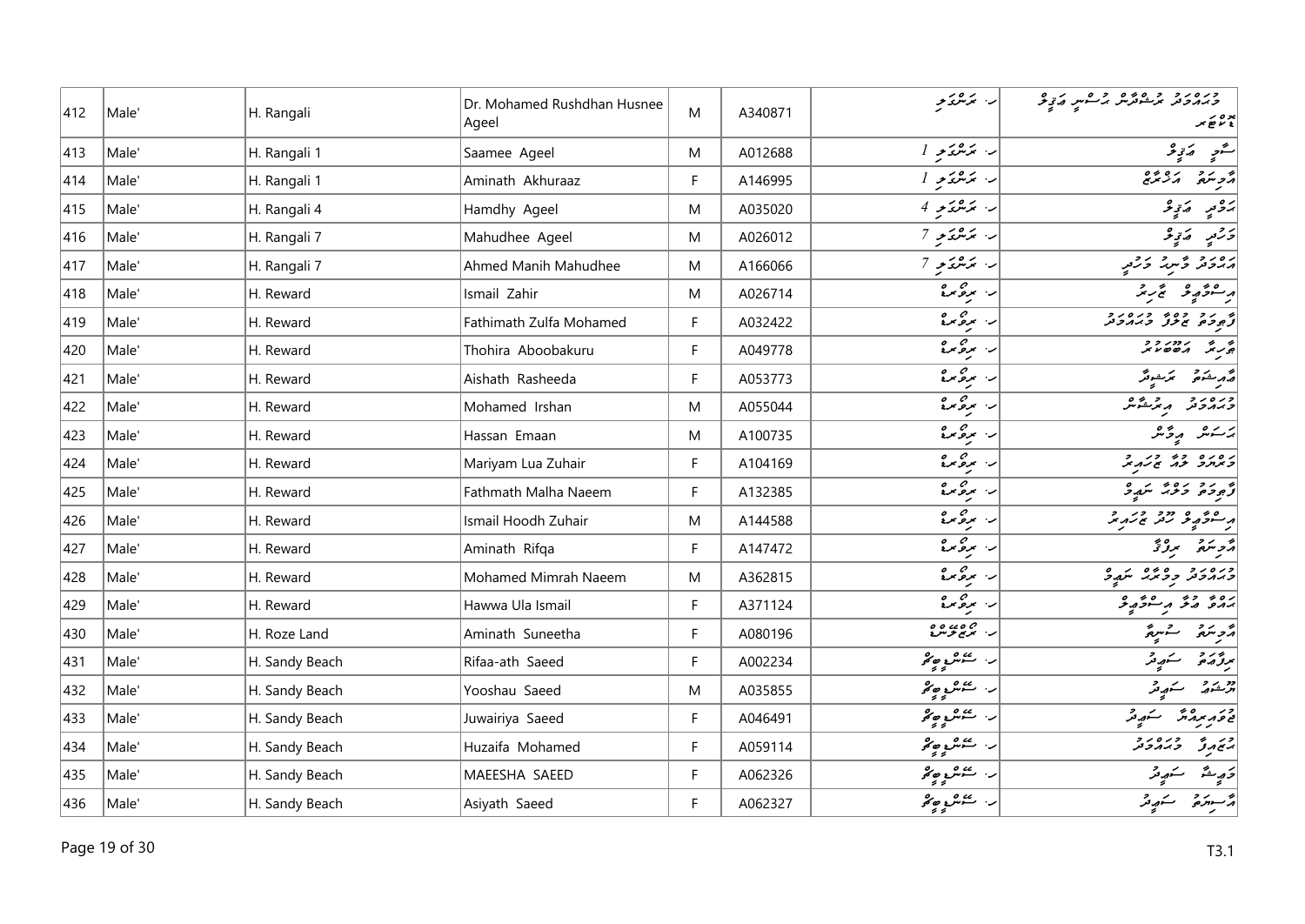| 437 | Male' | H. Sandy Beach | Kulsam Saeed          | F         | A064890 | ر. سىمىش ھەم                                                                                                                           | وه ده در کرد.<br>موفوفر سکوپین                            |
|-----|-------|----------------|-----------------------|-----------|---------|----------------------------------------------------------------------------------------------------------------------------------------|-----------------------------------------------------------|
| 438 | Male' | H. Sandy Beach | Suvaibath Saeed       | F         | A069619 | ر. سىمىش ھەم                                                                                                                           | - مؤمر صور سكور مش                                        |
| 439 | Male' | H. Sandy Beach | Hafeeza               | F         | A078488 | $\frac{2}{3}$                                                                                                                          | بزوچٌ                                                     |
| 440 | Male' | H. Sandy Beach | Shaffana Saeed        | F         | A078545 | ر. سىشدە ھۇ                                                                                                                            | شەرەپ ئەر ئى                                              |
| 441 | Male' | H. Sandy Beach | Ihma Ahmed            | F         | A112811 | ر. سگوری په په کا                                                                                                                      | دروسی دورو                                                |
| 442 | Male' | H. Sandy Beach | Mariyam Yumnu Yooshau | F         | A165390 | ر. سىشدە ھۇ                                                                                                                            | נ ס נ ס כ ס כ בר ג ר.<br>קיבו <i>ב</i> ר וברייני ובייניון |
| 443 | Male' | H. Sandy Beach | Mariyam Azka Hassan   | F         | A339039 | ر. سىمىش ھەم                                                                                                                           | ג פגם גם 4 גבית.<br>בינו <i>ת ב</i> אים גבית              |
| 444 | Male' | H. Sandy Beach | Mohamed Zaiyn Hassan  | ${\sf M}$ | A339040 | $rac{2}{3}$                                                                                                                            | ورەرو يەر ئەسكە                                           |
| 445 | Male' | H. Sandy Beach | Alma Ahmed            | F         | A366745 | ر. سىمىيە ھەمچ                                                                                                                         | برە برەرد                                                 |
| 446 | Male' | H. Sea Shore   | Aishath Manike        | F         | A027585 | ار. سوچیمه<br>——                                                                                                                       | ا مجمه شوه د سره<br>محمد شوه د سره                        |
| 447 | Male' | H. Sea Shore   | Nashida Mohamed Manik | F         | A036892 | $\begin{array}{c} \hline \begin{array}{ccc} \mathcal{O} & \mathcal{O} & \mathcal{O} \end{array} & \mathcal{O} \end{array} \end{array}$ | ת.<br>תוכנות במחכתפיתיו                                   |
| 448 | Male' | H. Sea Shore   | Ali Manik             | M         | A050001 | ار. سوشگر<br>——                                                                                                                        | اړې په دره<br>مسينه                                       |
| 449 | Male' | H. Sea Shore   | Masitha Mohamed Manik | F         | A050949 | ار.<br>__ ويقيم                                                                                                                        | ב בנסגר ביטור                                             |
| 450 | Male' | H. Sea Shore   | Nasiha Mohamed Manik  | F         | A051533 | ار. سوهیمه<br>——                                                                                                                       | ית מוכנביני                                               |
| 451 | Male' | H. Sea Shore   | Leena Mohamed Manik   | F         | A051534 | ار. سوشور<br>——                                                                                                                        | و شده دره در در د                                         |
| 452 | Male' | H. Sea Shore   | Nina Mohamed Manik    | F         | A057704 | ار، سوشۇپر<br>——                                                                                                                       | سریگر در در در در                                         |
| 453 | Male' | H. Sea Shore   | Ahmed Manik           | M         | A066569 | ار. سوشگر<br>——                                                                                                                        | رەر بەر ئەر                                               |
| 454 | Male' | H. Sea Shore   | Faizan Mohamed        | M         | A067506 | ل سوهيمه<br>——                                                                                                                         | كرم وره دو                                                |
| 455 | Male' | H. Sea Shore   | <b>Mohamed Manik</b>  | M         | A077384 | ار، سوشیمه<br>——                                                                                                                       | כנס גבע ב<br>כגוב בנבית ע                                 |
| 456 | Male' | H. Sea Shore   | Iman Alfrink          | F         | A080398 | ار.<br>است الشخص                                                                                                                       | رځند رووبرس                                               |
| 457 | Male' | H. Sea Shore   | Zaya Alfrink          | F         | A123691 | ار، سوچیمر<br>ا                                                                                                                        | יי גם פיתית.<br>גול היכל <i>ת</i> ית                      |
| 458 | Male' | H. Shabnam     | Afrah Salih           | ${\sf M}$ | A058383 | ر. خەھ ئىرو                                                                                                                            | رەرد بەر                                                  |
| 459 | Male' | H. Shabnam     | Ahmed Salih           | ${\sf M}$ | A058384 | ر. ڪوھنرو                                                                                                                              | ستحرش<br>پروژو                                            |
| 460 | Male' | H. Shabnam     | Aminath Noora         | F         | A058385 | ر. ڪوھنرو                                                                                                                              | سرپر<br>ړڅ پرېږ                                           |
| 461 | Male' | H. Shabnam     | Salih Hussain         | M         | A058393 | ر. خەھ ئىرو                                                                                                                            | بەر ئەسىر                                                 |
| 462 | Male' | H. Shathala    | Ahmed Sobah           | ${\sf M}$ | A026615 | ر. ڪوگر                                                                                                                                | رەرد بەرە                                                 |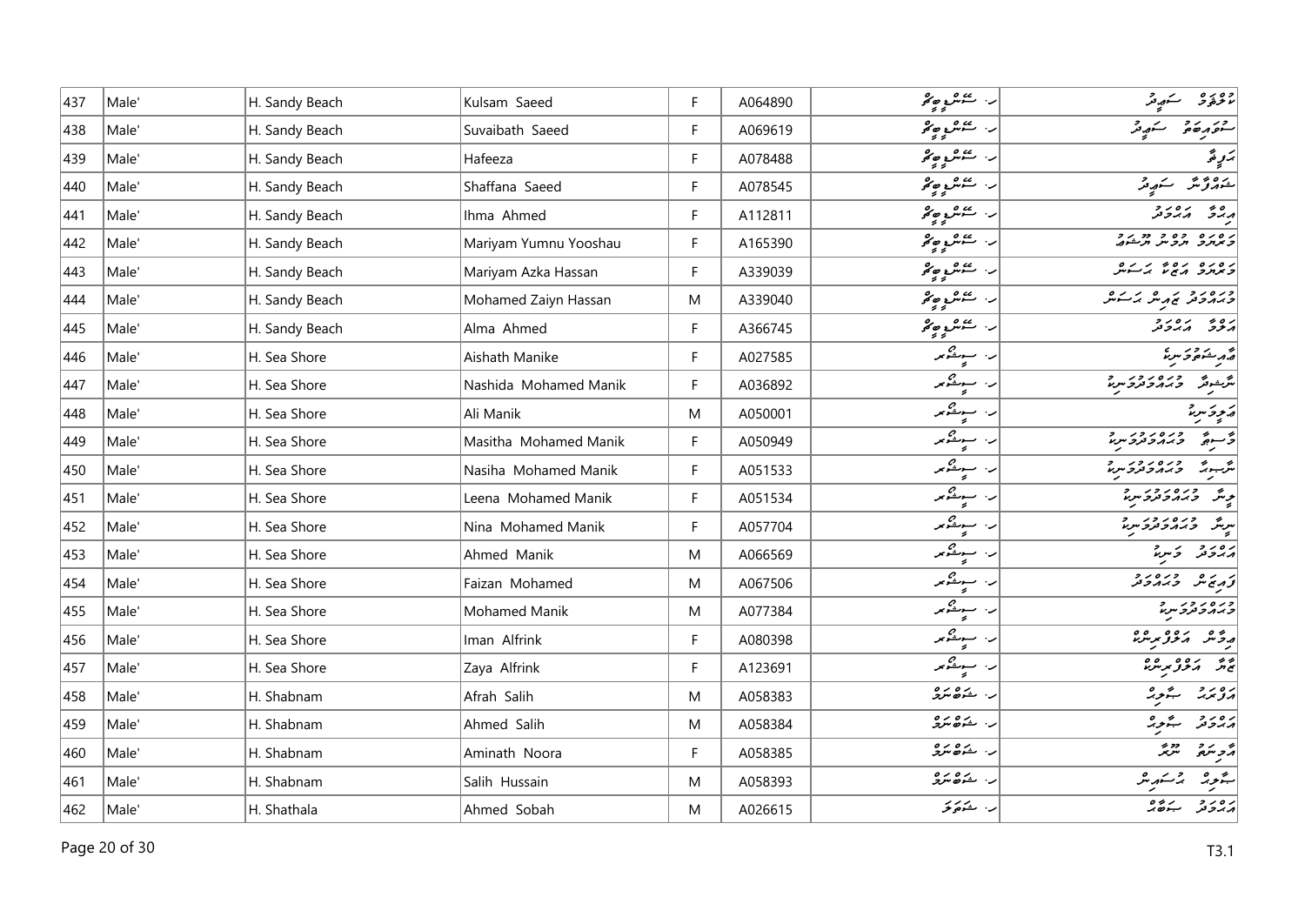| 463 | Male' | H. Shrab         | Mohamed Jinah            | M  | A044799 | ر. شەيرە              | وبرەرد ي <sub>و</sub> سم <i>د</i>            |
|-----|-------|------------------|--------------------------|----|---------|-----------------------|----------------------------------------------|
| 464 | Male' | H. Silver Shine  | Madeeha Mohamed Didi     | F  | A025172 | را سوئۇ ئەرىشىرىش     | د پرچه د د د د د د د د د د د د               |
| 465 | Male' | H. Silver Shine  | Aishath Azna Ali         | F  | A025173 | ر، سوۋە برىشەر بىر    |                                              |
| 466 | Male' | H. Silver Shine  | Mohamed Aik Farooq       | M  | A329618 | را سوۋە برىشەرىش      | ورەر د بره ورده<br>دېرمرد بربر ژبرد          |
| 467 | Male' | H. Silver Wave   | Aishath Shadna           | F  | A032729 |                       | د<br><i>دگ</i> ر شومی شگور <i>مگ</i> ر       |
| 468 | Male' | H. Silver Wave   | Fathmath Lamya Saleem    | F  | A332698 | ر. سوۋە برە دە        | وتموده دواز سود                              |
| 469 | Male' | H. Silver Waves  | Fathimath Inaya          | F  | A132249 | ر. سود ور ۵۵ ه<br>ر   | توجوخا المستمر                               |
| 470 | Male' | H. Silver Waves  | Mohamed Azaan Hameed     | M  | A132263 | ر. سود برووت          | وره رو ره ده و رو                            |
| 471 | Male' | H. Snow Lily     | Mariyam Naeem            | F  | A068257 | سيستمبر<br>رياضتر ديو | ويرووا التمدو                                |
| 472 | Male' | H. Snow Lily     | Ismail Naeem             | M  | A333659 | ر. ڪشور               | ر عۇر ئىر                                    |
| 473 | Male' | H. Snow Lily     | Malsa Mohamed Ashfaq     | E  | A334543 | ر. ڪشور               | ره شه دره رو بر موده<br>درگشت دربردند برخورد |
| 474 | Male' | H. Snow Mountain | Aishath Raziyya Hassan   | F  | A154302 | ر. ئۇرگەردە ئ         | התשים השותה השית                             |
| 475 | Male' | H. South Reef    | Mohamed Shahid           | M  | A052003 | ر، سەدە يور           | ورەرو ئەرۇ                                   |
| 476 | Male' | H. South Reef    | Mariyam Hishma Shahid    | F  | A131937 | ر، سەھەم بور          | ويرمروا برنقوق لمقربة                        |
| 477 | Male' | H. South Reef    | Ummu Haanee Aboobakuru   | F  | A155781 | ر، سىھەمچەتى بور      | כפכל נפסטת                                   |
| 478 | Male' | H. South Reef    | Abdulla Zahy Shahid      | M  | A273747 | ر، سەھەم بور          | مَهْ قَدْاللّه مَجْرٍ مُتَّمَرِ قَدْ         |
| 479 | Male' | H. South Reef    | Aishath Shaihaan Shahid  | F. | A382907 | ر، سەدە يور           | وأرخكم خررتمر خرير                           |
| 480 | Male' | H. Sunleet       | Adam Saleem              | M  | A141048 | ر. ڪئر <sub>و</sub> غ | ړ پرو کرو                                    |
| 481 | Male' | H. Sunleet       | Sarah Saleem             | F. | A325910 | ر. سەھرىي             | سەپۇ سەبەۋ                                   |
| 482 | Male' | H. Tharafu       | Thahmeena Kalhu Thuththu | F  | A062997 | ر . نوتوتو            | د د پر د ده د و د و د                        |
| 483 | Male' | H. Tharafu       | Mariyam Zaahiya          | F  | A073686 | ر . نوتوتو            | ג 2 ה 2 ה ב                                  |
| 484 | Male' | H. Themaa        | Abdulla Nafiu            | M  | A023076 | ر ، خوڅ               | شور <sup>و</sup><br>صصرالله                  |
| 485 | Male' | H. Themaa        | Shareefa Mohamed         | F  | A038470 | ر ، نوگر              | و ره ر د<br>تر پر ژمر<br>شەمرىق              |
| 486 | Male' | H. Themaa        | Aminath Nashia           | F  | A038471 | ر، نوگر               | أأدح سكرة التأريخ وأر                        |
| 487 | Male' | H. Themaa        | Aishath Nadhiya          | F  | A038472 | ر، ناد                | متزمريز<br>وگەرىشكە تە                       |
| 488 | Male' | H. Themaa        | Fathimath Naziya         | F  | A038473 | ر. ناد                | ژودۇ شەر                                     |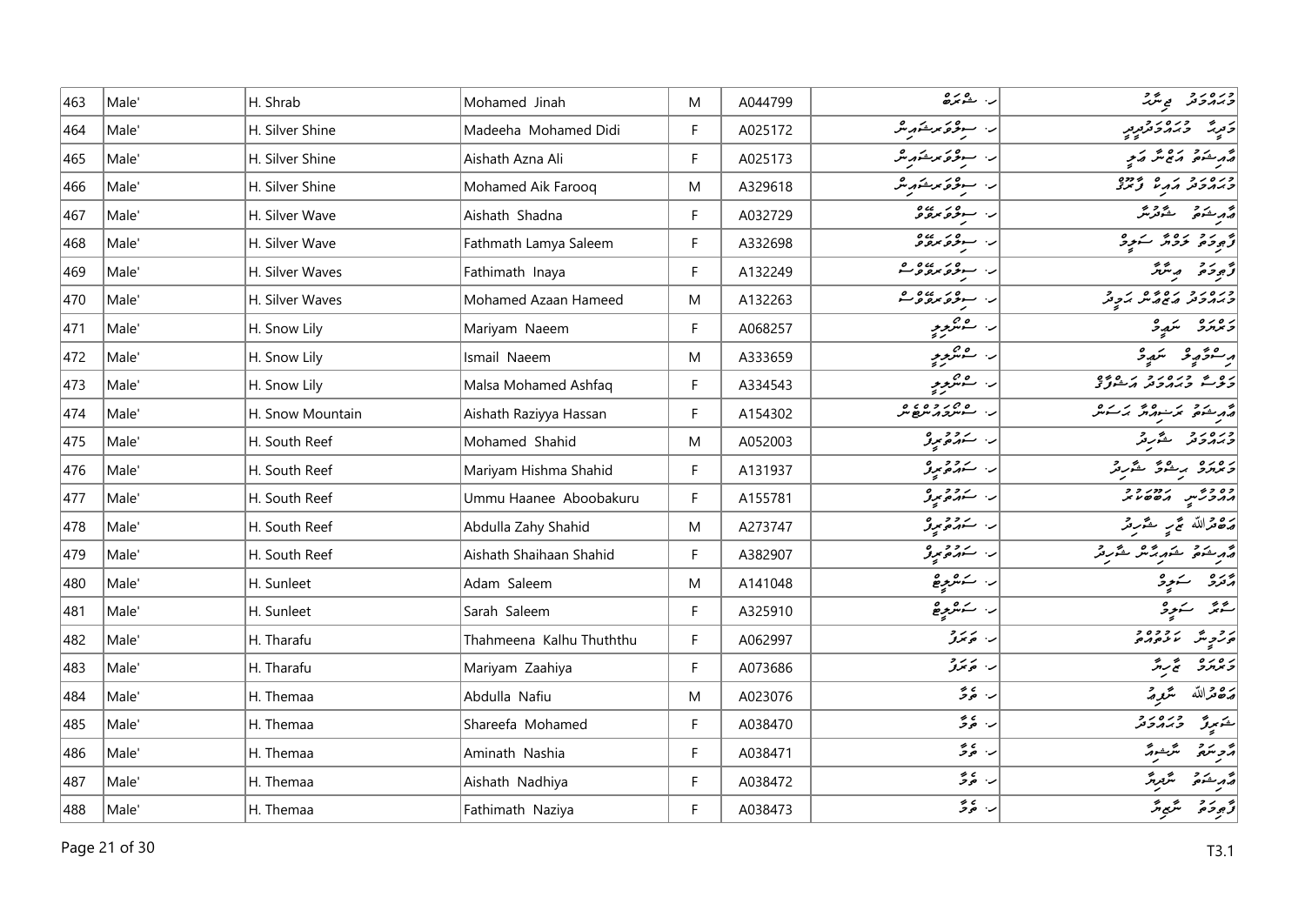| 489 | Male' | H. Themaa      | Mariyam Nadhira                 | F         | A038474 | ر ، نوگر                                                                            | د ۱۵ د محمد شرور شر                                         |
|-----|-------|----------------|---------------------------------|-----------|---------|-------------------------------------------------------------------------------------|-------------------------------------------------------------|
| 490 | Male' | H. Themaa      | Ahmed Nahzaan Riyaz             | M         | A121727 | ر ، حوث                                                                             | رورو ترویج گر برگرام<br>درون ترویج گر برگرام<br>در کال ترین |
| 491 | Male' | H. Thila       | Hassan Naseem                   | M         | A010801 | ر، مومَرَ                                                                           |                                                             |
| 492 | Male' | H. Thila       | Mohamed Michael Hasan<br>Naseem | M         | A154646 | ر. موځه                                                                             | כנסגב כשתב גבות ות-פ                                        |
| 493 | Male' | H. Thoddooge   | Ali Shareef                     | ${\sf M}$ | A023734 | $\frac{1}{2}$<br>$\frac{1}{2}$                                                      | أركمني المستكام والمحمد والمحمد                             |
| 494 | Male' | H. Thoddooge   | Mohammed Abdul Ghafoor          | M         | A061517 | $\frac{1}{2}$                                                                       | כנסנכ נספסנבכ<br><i>כג</i> וגכנ גשנק <i>ב</i> גצא           |
| 495 | Male' | H. Thoddooge   | Fathmath Hassan                 | F         | A065439 | $\frac{1}{2}$                                                                       | ۇ بۇر ئەسكىر                                                |
| 496 | Male' | H. Thoddooge   | Mohamed Sobah                   | M         | A084837 | $\frac{350 \times}{3209}$                                                           |                                                             |
| 497 | Male' | H. Thoddooge   | Aishath Nafeesa                 | F         | A086285 | $\frac{1}{5}$<br>$\frac{1}{5}$                                                      | قەرشنى سەپت                                                 |
| 498 | Male' | H. Thoddooge   | Ahmed Yaish                     | M         | A336369 | $\frac{1}{2}$                                                                       | رەرد كەيدە                                                  |
| 499 | Male' | H. Timeless    | Rabia Abdul Kareem              | F         | A059317 | ر. غږوځوگ                                                                           | بر ده د ده د د د د د                                        |
| 500 | Male' | H. Ugulu       | Mohamed Hassan                  | M         | A065325 | ر، اووو                                                                             | ورەرو پەسكىر                                                |
| 501 | Male' | H. Ugulu       | Hassan Hamdhee                  | M         | A065326 | ر، اووو                                                                             | پرستانئر   پروتین                                           |
| 502 | Male' | H. Ugulu       | Abida Aboobakuru                | F         | A065327 | ر، گەنى ئى                                                                          | $22722$ $200$                                               |
| 503 | Male' | H. Ugulu       | Musthafa Mohamed                | M         | A075931 | ر، اووو                                                                             | و ه ره د وره رو<br>د سوبونې د پر د تر                       |
| 504 | Male' | H. Ugulu       | Ali Mujthaba Mohamed            | M         | A076034 | ر، پروو                                                                             | ر ده ده دره در                                              |
| 505 | Male' | H. Vailaa Wool | Ahmed Easa                      | M         | A037878 | ر . ءَ پر پژوه                                                                      | ړه د په ځ                                                   |
| 506 | Male' | H. Vailaa Wool | Ali Ahmed                       | M         | A061527 | ر کەرگەدە                                                                           |                                                             |
| 507 | Male' | H. Velvet      | Ahmed Irufan                    | M         | A033087 | ر. ءوءه                                                                             | دەر د مەردە ھ                                               |
| 508 | Male' | H. Velvet      | Fareeda Dhon Thuththu           | F         | A033922 | ر. ءوءه                                                                             | تر به محدود و در د<br>از بریگر افزیلزده در                  |
| 509 | Male' | H. Velvet      | Fathimath Shifa                 | F         | A033924 | ر . و و ه ه<br>ر . و نورې                                                           | و محمود مع الحرار المعني في الم                             |
| 510 | Male' | H. Velvet      | Ismail Samah                    | M         | A034308 | $\begin{array}{c} \circ \circ \circ \circ \\ \circ \circ \circ \circ \end{array}$ . |                                                             |
| 511 | Male' | H. Veyovilla   | Shafeea Zubair                  | F         | A028094 | ر، ءَبِرْهِ پَرَ                                                                    | $\begin{bmatrix} 2 & 2 & 3 \\ 2 & 2 & 5 \end{bmatrix}$      |
| 512 | Male' | H. Veyovilla   | Maryam Afnan Hamid              | F         | A094005 | ر ، ءپر <sub>وگ</sub>                                                               | رەرە رەپەھ ئەدىر                                            |
| 513 | Male' | H. Zaaham      | Zuhra Dhon Manik                | F         | A039773 | ر. پچ ژو                                                                            | ے مگر میں مقدمت کی ا                                        |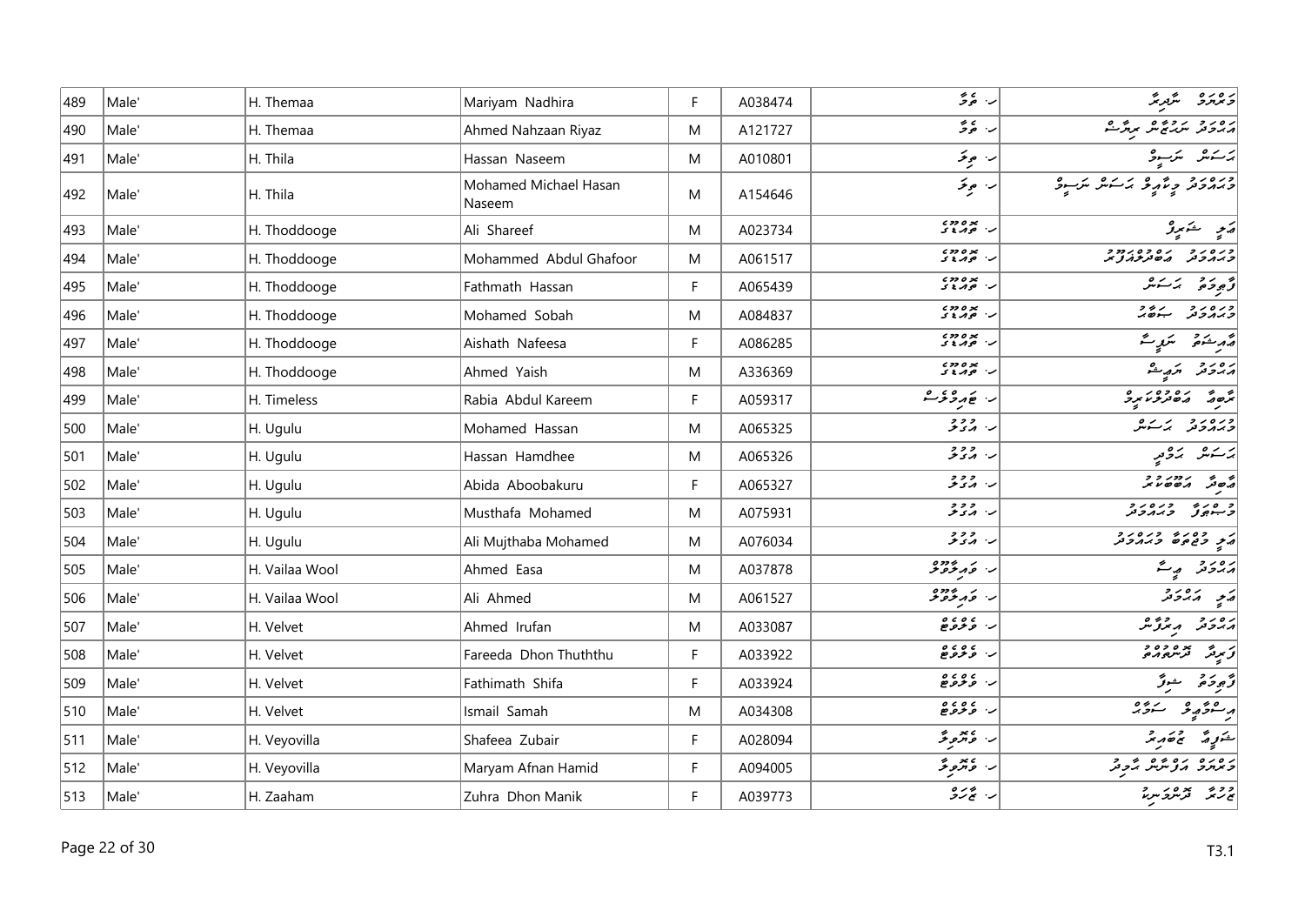| 514 | Male' | H. Zaaham       | Aal Ulwan                | M  | A372319 | ر با مج تر و        | ا ده ده ده د                                                          |
|-----|-------|-----------------|--------------------------|----|---------|---------------------|-----------------------------------------------------------------------|
| 515 | Male' | H. Zeeniya      | Miruza Shiham            | M  | A001379 | ار، سپرسر<br>در سپر | شەرگە ئ<br>لحر ترتج                                                   |
| 516 | Male' | H. Zeeniya      | Ameena Jameel            | F  | A012915 | ر. نوسردگر          | أرَدٍ سَمَّ وَ وَ وَ                                                  |
| 517 | Male' | H. Zeeniya Kuri | Hannath Shiham           | F  | A004400 | ر. پېښورمنځمنې      | پره شهږ<br>شەرگەنۇ                                                    |
| 518 | Male' | H. Zeeniya Kuri | Nafha Ibrahim            | F  | A157926 | ر. پېښورندې         | 0 30<br>  سرو پژ<br>フンメめハ                                             |
| 519 | Male' | H. Zinc         | Mohamed Lirar            | M  | A052040 | ر. بر مرمر          | <i>د بر ه ب</i> ر و<br>  <del>و</del> بر <sub>م</sub> ركز<br>سند پر ژ |
| 520 | Male' | H. Zinc         | Mariyam Asfa             | F  | A052240 | ر. بر مرمر          | ئە ئەرە<br>$\bullet$ o $\hspace{0.1cm}$                               |
| 521 | Male' | H. Zinc         | Aishath Ushama Ahmed     | F  | A052241 | ر. بر مرمر          |                                                                       |
| 522 | Male' | H. Zinc         | Abdullah Tholal          | M  | A353983 | ر. بر مرمر          | رە قراللە برۇقر                                                       |
| 523 | Male' | H. Zinc         | Aminath Afa Ahmed        | F  | A353985 | ر. بر مرمر          | ه د سره دره دره د                                                     |
| 524 | Male' | H. Zum Zum      | Ameena Ibrahim           | F  | A063762 | $38.92 - 12$        | ړَ پِسَ رِهْ ټُرِ دُ                                                  |
| 525 | Male' | H. Zum Zum      | Ahmed Firshan            | M  | A063789 | $55.55 - 12.5$      | رەر دېرىشەر                                                           |
| 526 | Male' | H. Zum Zum      | Baraghat Nisha Jafarulla | F  | A063790 | $55.55 - 12.5$      | صَمَدَةٌ حَرَّ سَرْمَةٌ ۖ صَوَمَّرْاللّهِ                             |
| 527 | Male' | H. Zum Zum      | Ahmed Nasif              | M  | A082645 | $55$ $55$ $\vee$    | پره پر په پینې و                                                      |
| 528 | Male' | H. Zum Zum      | Aishath Jeesan           | F. | A096753 | $55$ $55$ $\vee$    | أَمَّ مِ شَوْءٍ فَإِنْ سَمْسٌ                                         |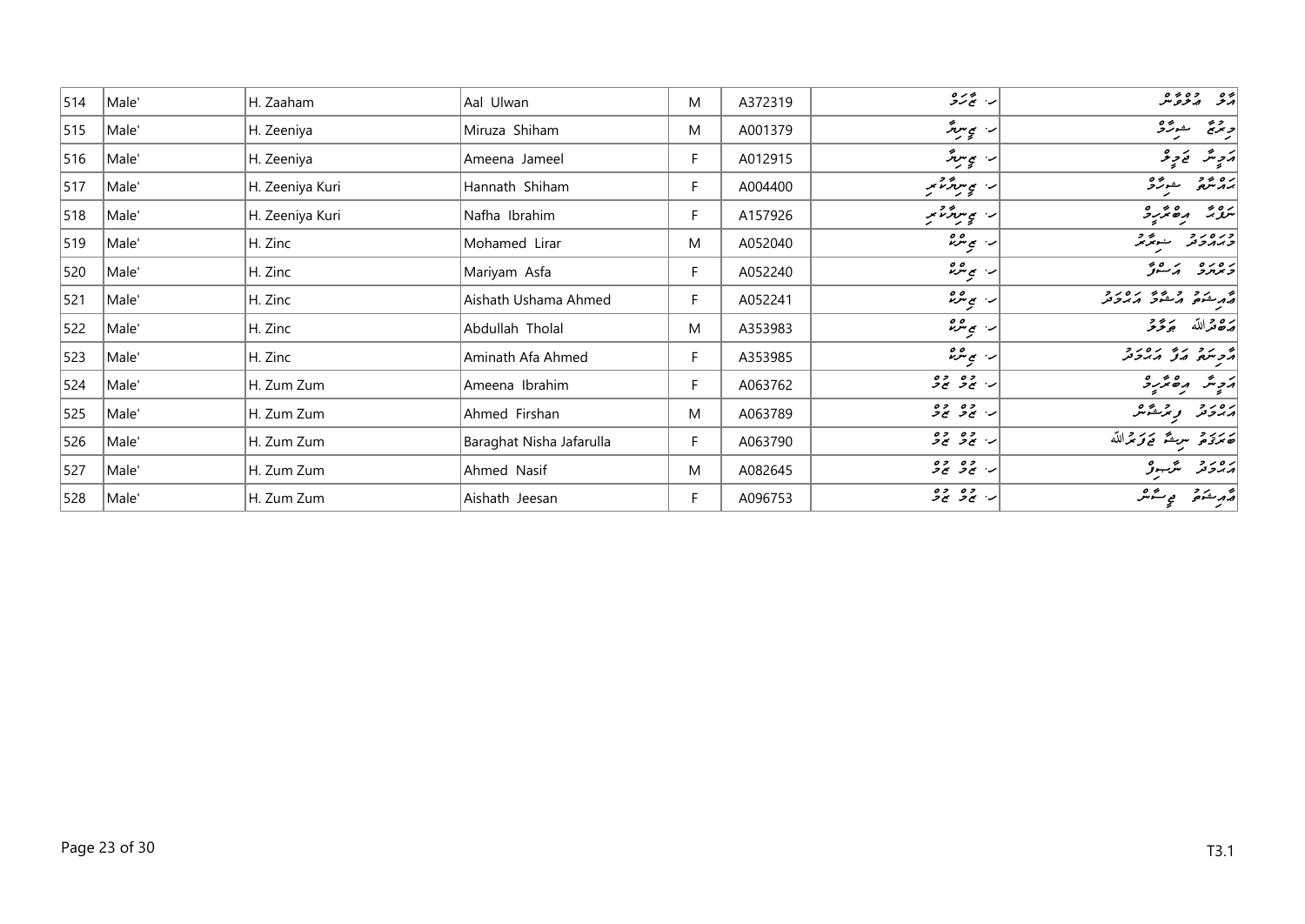## *w7qAn8m? sCw7mRo>u; wEw7mRw;sBo<*

| ' مرمر | 'يئرىثر: |
|--------|----------|
|        |          |
|        |          |
|        |          |

## *w7q9r@w7m> sCw7qHtFoFw7s; mAm=q7 w7qHtFoFw7s;*

| ىر تە | $\mathcal{O} \times$<br>$\sim$ | $\sim$<br>. . | لترنثر |
|-------|--------------------------------|---------------|--------|
|       |                                |               |        |
|       |                                |               |        |
|       |                                |               |        |

| انترنثر: | $^{\circ}$ | يبرهر | $^{\circ}$<br>سرسر |
|----------|------------|-------|--------------------|
|          |            |       |                    |
|          |            |       |                    |
|          |            |       |                    |

| ىرتىر: | 。<br>سر سر | .,<br>مرسر |
|--------|------------|------------|
|        |            |            |
|        |            |            |
|        |            |            |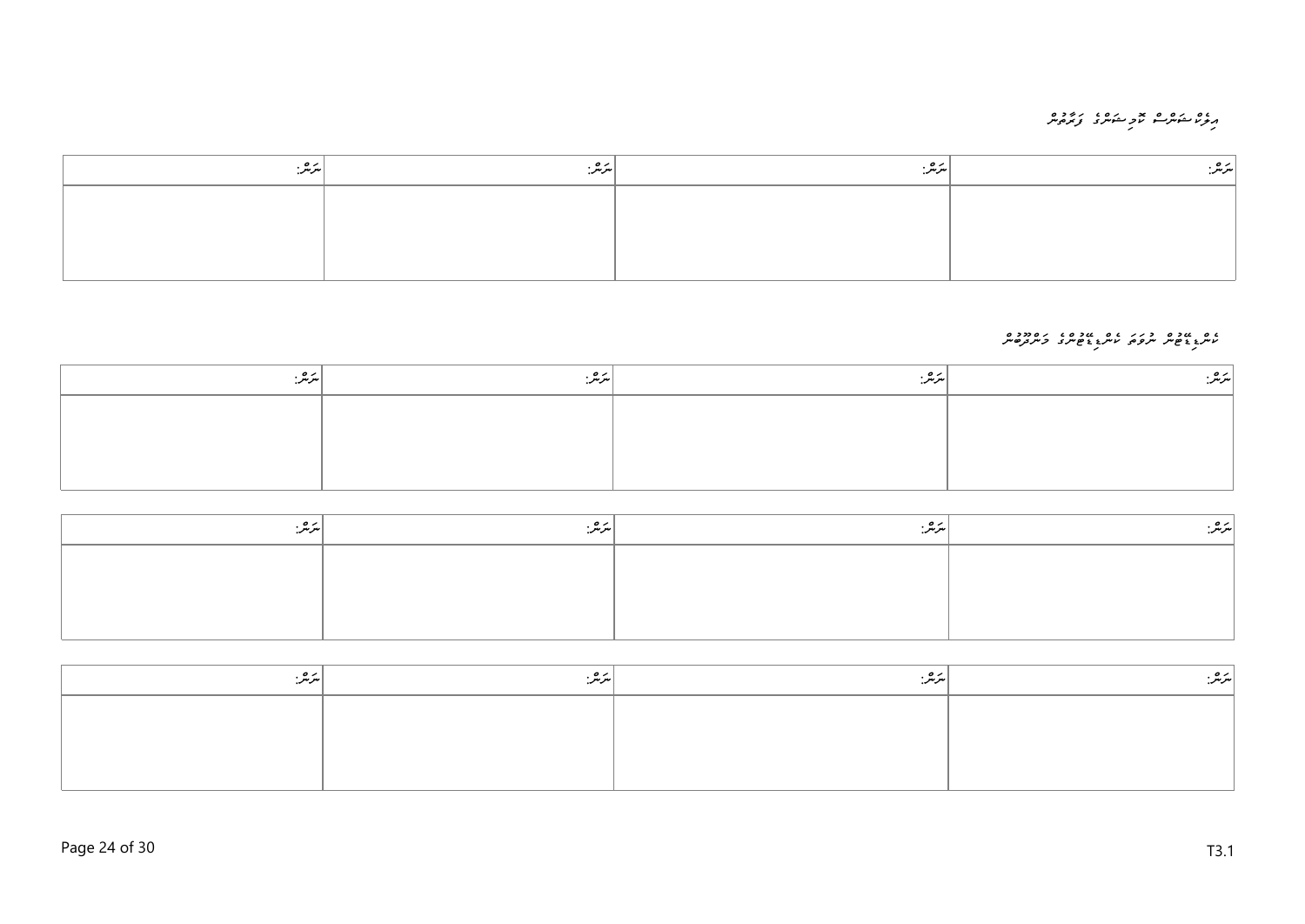| يزهر | $^{\circ}$ | ىئرىتر: |  |
|------|------------|---------|--|
|      |            |         |  |
|      |            |         |  |
|      |            |         |  |

| <sup>.</sup> سرسر. |  |
|--------------------|--|
|                    |  |
|                    |  |
|                    |  |

| ىئرىتر. | $\sim$ | ا بر هه. | لىرىش |
|---------|--------|----------|-------|
|         |        |          |       |
|         |        |          |       |
|         |        |          |       |

| 。<br>مرس. | $\overline{\phantom{a}}$<br>مر سر | يتريثر |
|-----------|-----------------------------------|--------|
|           |                                   |        |
|           |                                   |        |
|           |                                   |        |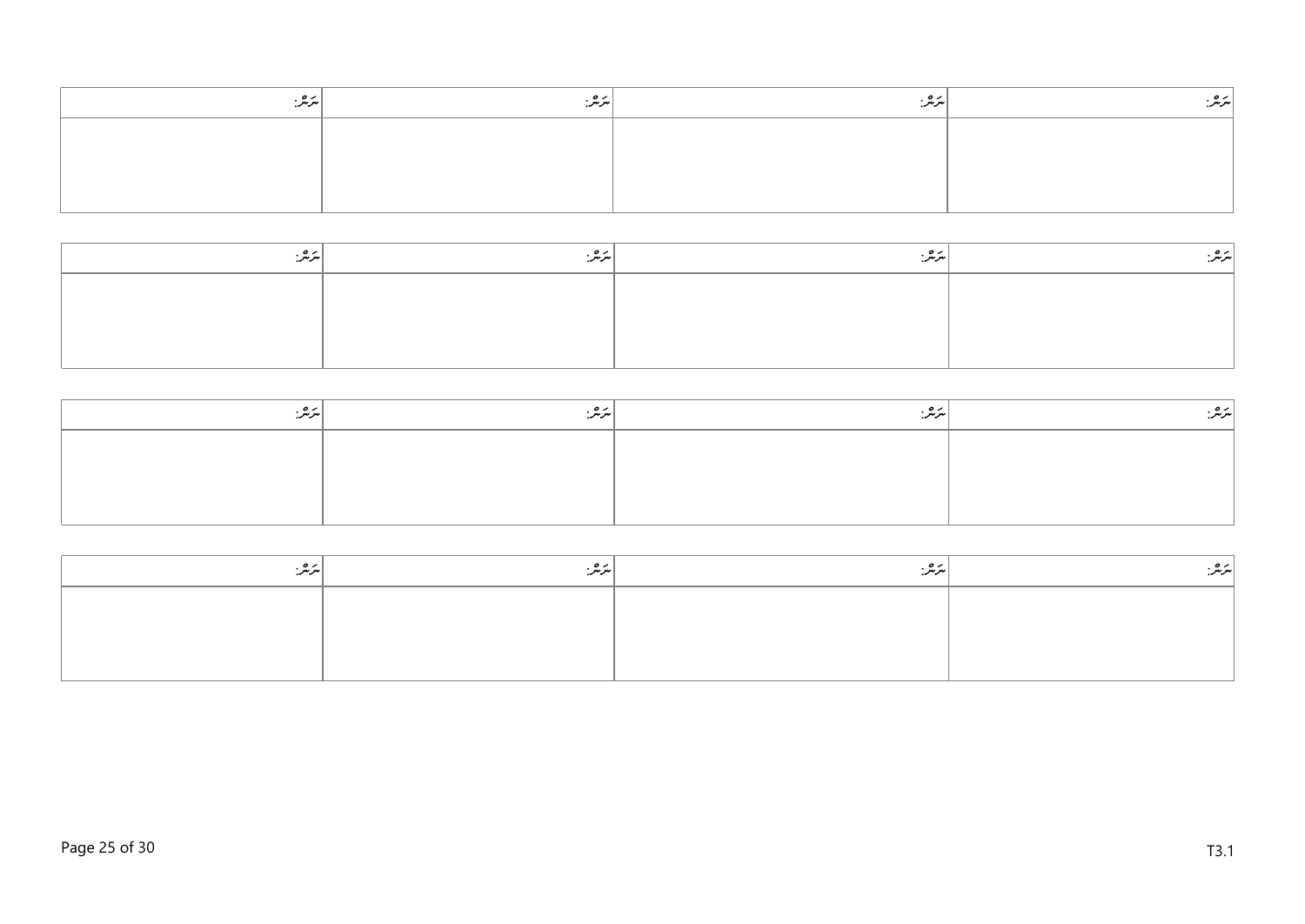| ير هو . | $\overline{\phantom{a}}$ | يرمر | اير هنه. |
|---------|--------------------------|------|----------|
|         |                          |      |          |
|         |                          |      |          |
|         |                          |      |          |

| ىر تىر: | $\circ$ $\sim$<br>" سرسر . | يبرحه | o . |
|---------|----------------------------|-------|-----|
|         |                            |       |     |
|         |                            |       |     |
|         |                            |       |     |

| انترنثر: | ر ه |  |
|----------|-----|--|
|          |     |  |
|          |     |  |
|          |     |  |

|  | . ه |
|--|-----|
|  |     |
|  |     |
|  |     |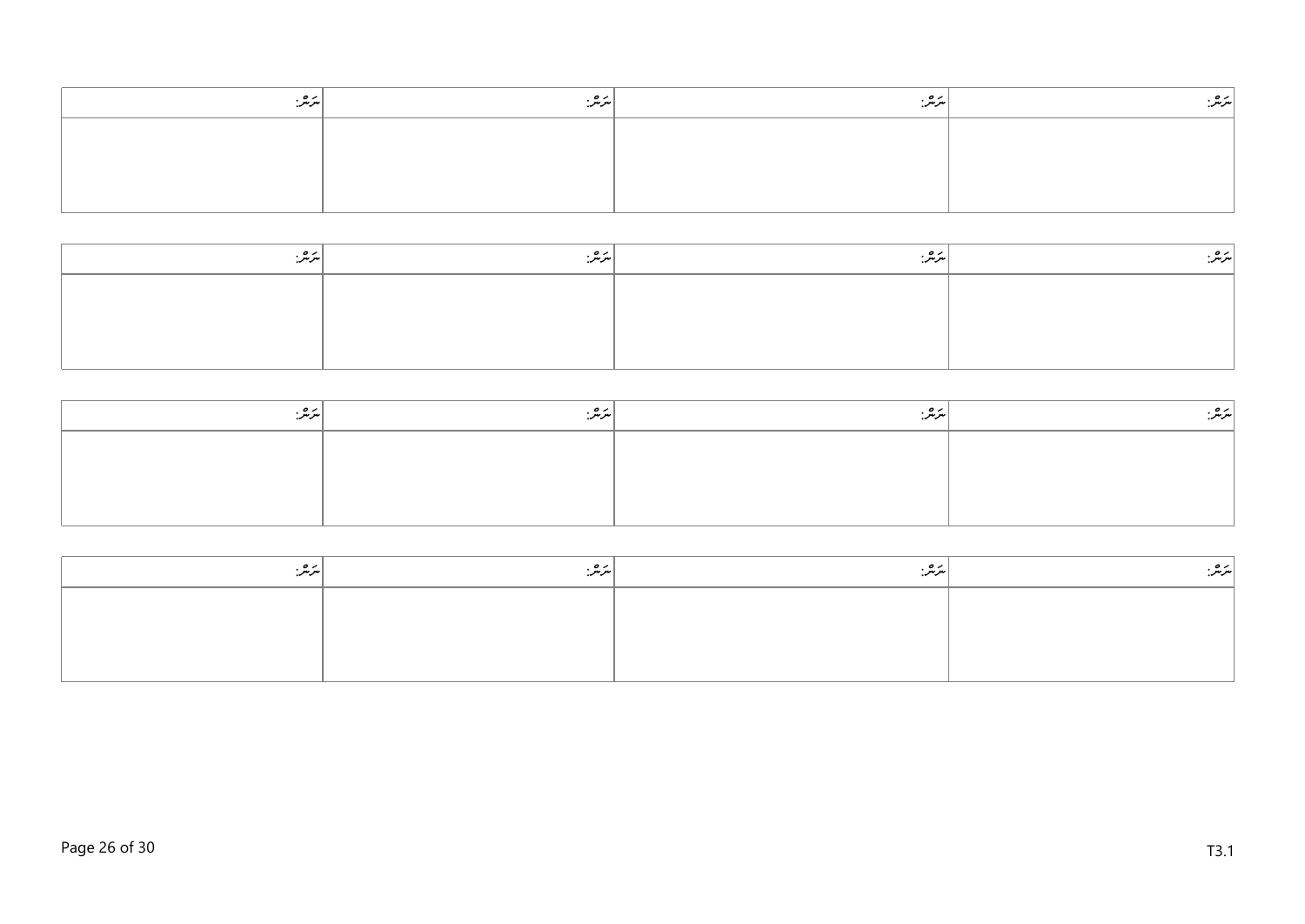| ير هو . | $\overline{\phantom{a}}$ | يرمر | اير هنه. |
|---------|--------------------------|------|----------|
|         |                          |      |          |
|         |                          |      |          |
|         |                          |      |          |

| ىر تىر: | $\circ$ $\sim$<br>" سرسر . | يبرحه | o . |
|---------|----------------------------|-------|-----|
|         |                            |       |     |
|         |                            |       |     |
|         |                            |       |     |

| 'تترنثر: | 。<br>,,,, |  |
|----------|-----------|--|
|          |           |  |
|          |           |  |
|          |           |  |

|  | . ه |
|--|-----|
|  |     |
|  |     |
|  |     |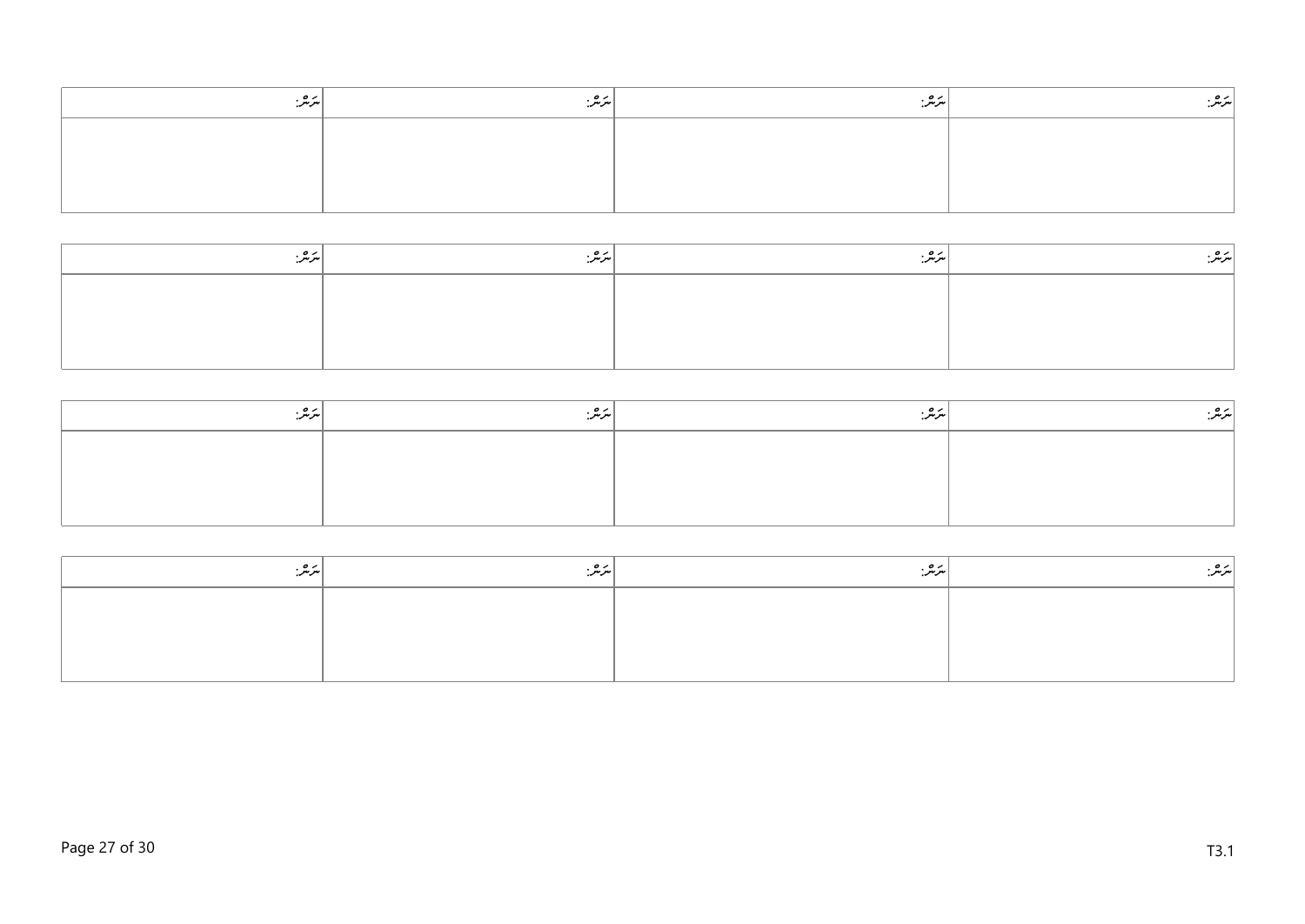| $\cdot$ | ο. | $\frac{\circ}{\cdot}$ | $\sim$<br>سرسر |
|---------|----|-----------------------|----------------|
|         |    |                       |                |
|         |    |                       |                |
|         |    |                       |                |

| ايرعر: | ر ه<br>. . |  |
|--------|------------|--|
|        |            |  |
|        |            |  |
|        |            |  |

| بر ه | 。 | $\sim$<br>َ سومس. |  |
|------|---|-------------------|--|
|      |   |                   |  |
|      |   |                   |  |
|      |   |                   |  |

| 。<br>. س | ىرىىر |  |
|----------|-------|--|
|          |       |  |
|          |       |  |
|          |       |  |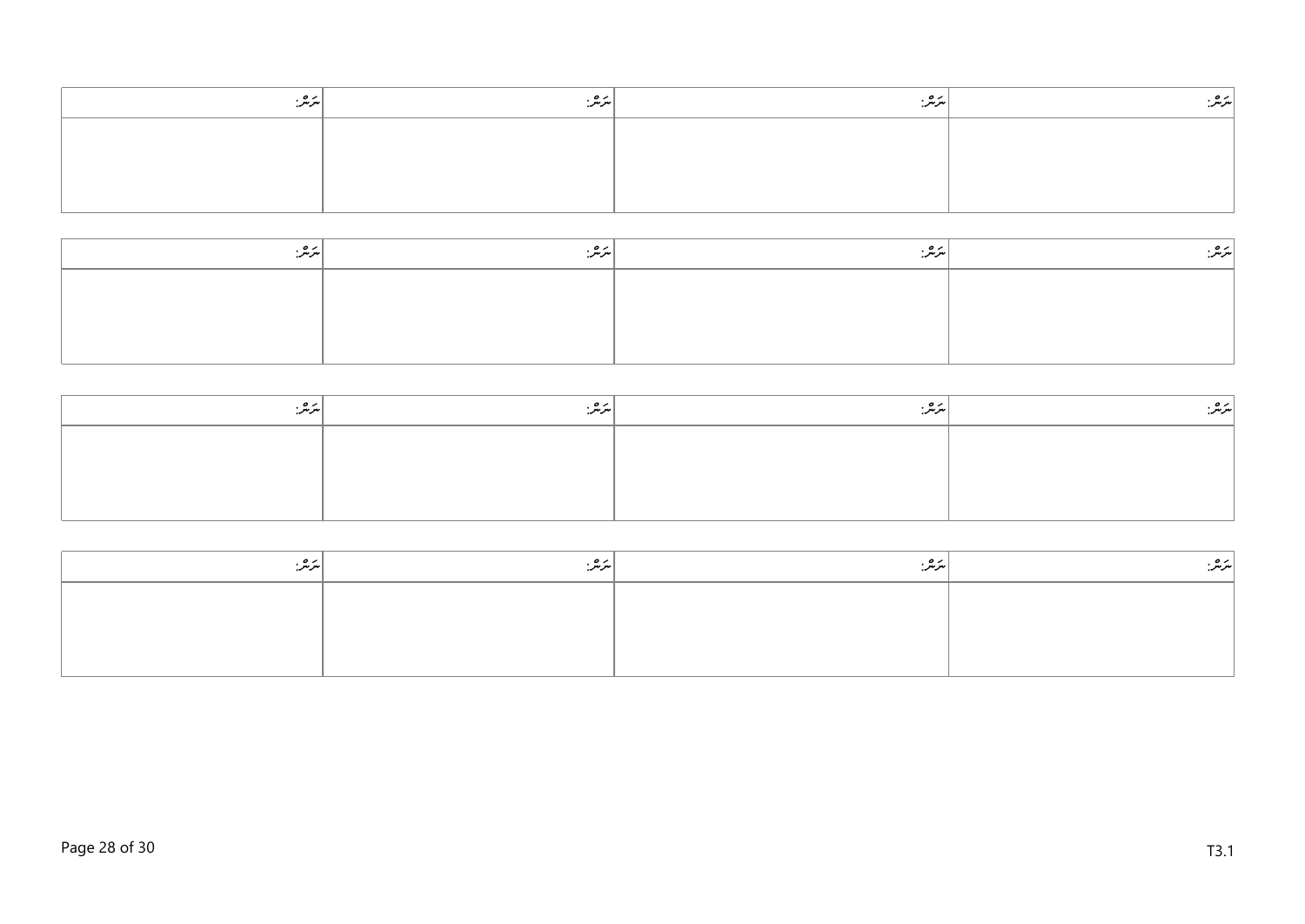| ير هو . | $\overline{\phantom{a}}$ | يرمر | لتزمثن |
|---------|--------------------------|------|--------|
|         |                          |      |        |
|         |                          |      |        |
|         |                          |      |        |

| ىر تىر: | $\circ$ $\sim$<br>" سرسر . | يبرحه | o . |
|---------|----------------------------|-------|-----|
|         |                            |       |     |
|         |                            |       |     |
|         |                            |       |     |

| انترنثر: | ر ه |  |
|----------|-----|--|
|          |     |  |
|          |     |  |
|          |     |  |

|  | . ه |
|--|-----|
|  |     |
|  |     |
|  |     |